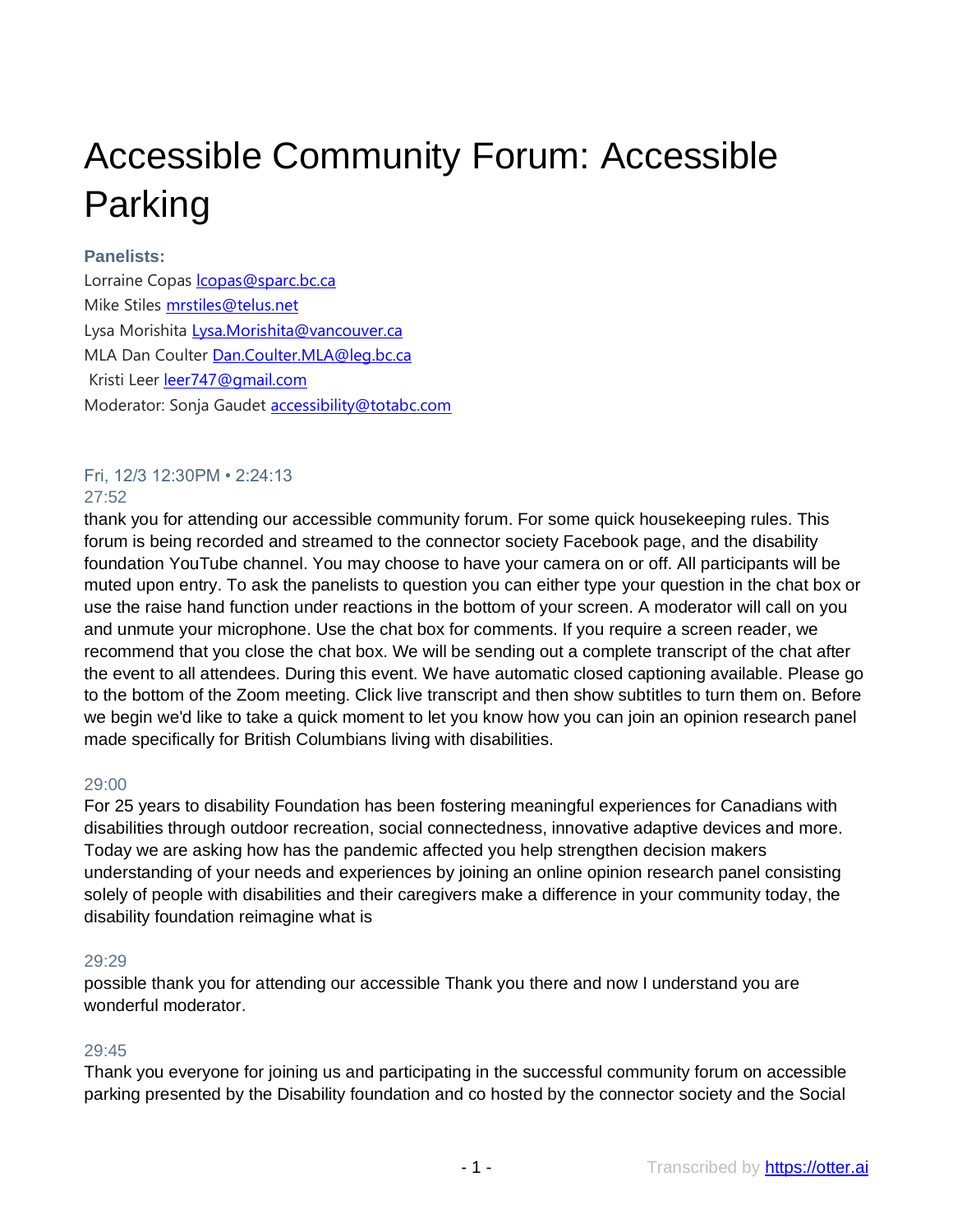Planning and Research Institute Institute of BC. Better known as spark BC. I'm your moderator today. My name is Sonia and I am the access and inclusion liaison with the Thompson Okanagan Tourism Association. I am on spinal cord injury BC access BC team and I'm a recently retired parallel Paralympian having competed for Canada for 13 years in the sport of wheelchair curling. I would like to begin by respectfully acknowledging the traditional territories of the indigenous peoples of the land that we call BC. We are grateful to be living learning and working on this land. And I would also like to acknowledge that today is International Day of Persons with Disabilities. So very fitting that we're having this conversation. The purpose of this forum is to gain insights and feedback from the community around accessible parking in BC. Here at connect Dre we value diverse opinions and perspectives and we want this to be a safe environment for everyone to share. Please be respectful of others what others have to say. Our goal is to have a healthy dialogue and for this to be a learning experience for all. We will do our best to get to everybody's questions. The agenda for today. And housekeeping details are posted in the chat. reminder that this forum is being recorded and live streamed to Facebook and YouTube. And you're more than welcome to have your camera turned on or off. I would like to introduce today's panelist and each and then each panelist will have an opportunity to also introduce themselves. So first I'd like to introduce Lorraine Copus the executive director of Spark VC, and Dan culture MLH from Chilliwack and the Parliamentary Secretary for accessibility from the Legislative Assembly of BC. Lisa, Lisa Murshida, senior parking and development engineer for the City of Vancouver. Christy leer advocate for accessible parking in Fort Nelson BC and a member of spinal cord injury BC and Mike Stiles, a former Paralympian or chair of BC Moss, as Secretary Treasurer of SABC and director of connector. Now I will call them the panelists to also introduce themselves. Emily is Dan with us.

#### 32:26

Dan is here. Oh, okay. Perfect.

## 32:27

All right.

## 32:29

So Lorraine, if you would like to introduce yourself a little further.

## 32:35

Sure. Thank you for the opportunity to be part of this panel. As you mentioned on the ring Copus I've been with SPARC VC for about 12 years now, Spark, as you would well know, in this group, that we're responsible for the delivery of the parking permit program across BC, but there are other groups that also do it within their own local communities. And effectively, I really welcomed the opportunity to look at the program to to interrogate how we can make better and to really work together to make it serve the needs that it's meant to serve. Thank you.

## 33:11

Thanks, Lorraine. Dan, if you could introduce yourself. Yeah. So

## 33:16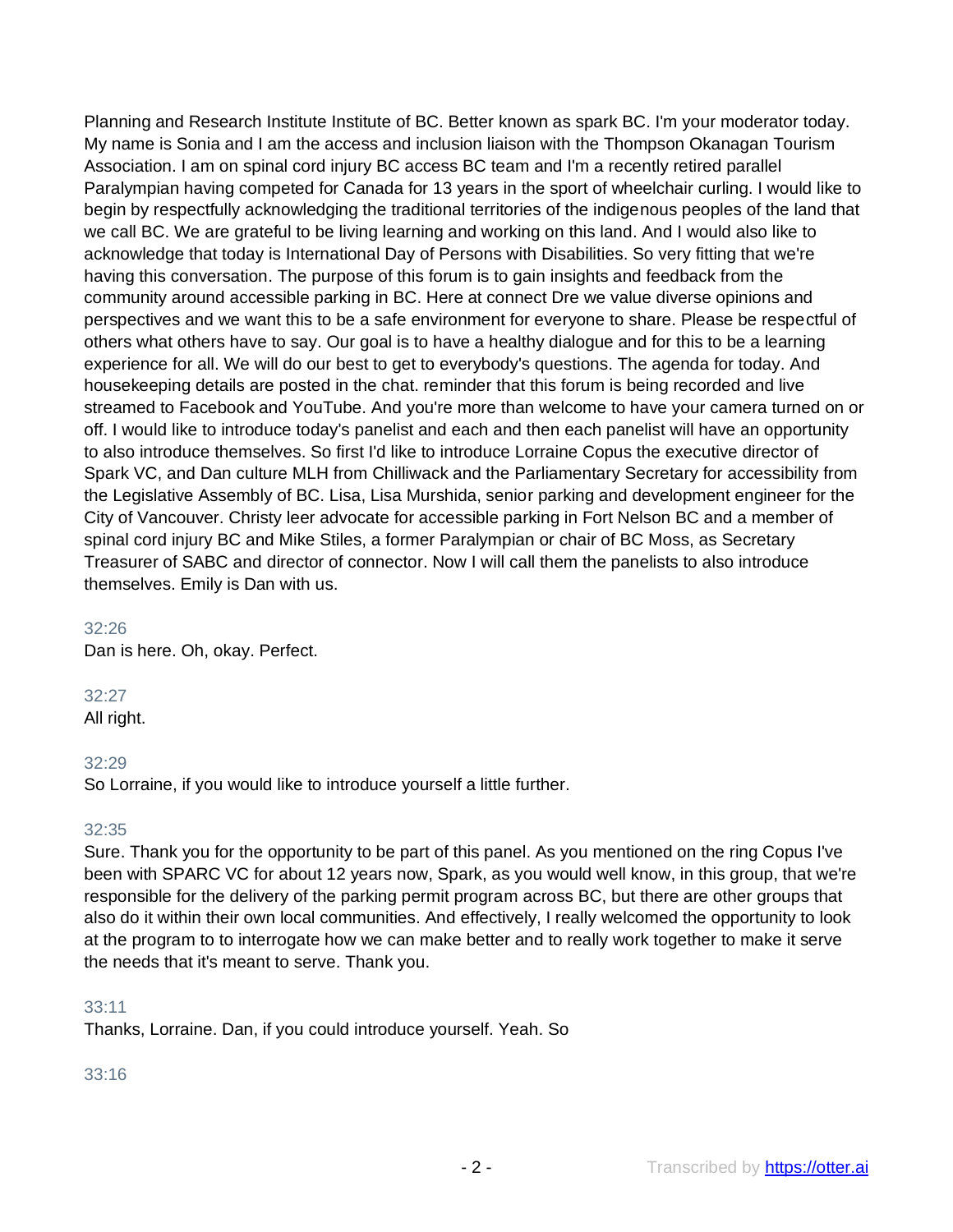Dan Coulter, Parliamentary Secretary for accessibility for British Columbia as well as I'm the MLA for Chilliwack I'm very excited to be doing this and on International Day of Persons with Disabilities as well. It's very timely I myself, I been using a wheelchair for 22 years now. And I think I have a fellow MLA on the call at least one anyway, I see. Dan Davies, the MLA for Peace River, North bond, but I will say that our colleague and I, Stephanie could do often speak in the house on on parking issues. So and I'm sure you've all heard those debates, too. Anyway. So anyway, thank you very much for having me. I'm really, really happy to be

## 34:09

here. Thank you. Dan. Happy to have you here as well. And Lisa.

## 34:15

Hi, everybody. My name is Lisa Murshida. My pronouns are she and her. I'm so grateful to be with you this afternoon. I have been an engineer at the City of Vancouver for coming up on six years in a variety of different roles. I started out with public Bikeshare and then I designed sidewalks for a little bit and now I'm working in parking policy for for new buildings. So thank you so much for spending your afternoon with us and really looking forward to the discussion.

## 34:42

Awesome. Thank you, Lisa. You're gonna have a wealth of information for us, I'm sure. And Christy.

## 34:50

Hello, everybody. Um, yeah, thank you for having me on this panel. This is really, really big for me and what a day to celebrate us. I'm from Fort Nelson BC and I'd like to recognize I do speak to you on the national territory. Fort Nelson. First Nations were treaty eight territory here, located up by the Yukon, kind of north near Alaska, and I'm a mother of two and had a spinal cord injury four years ago. Prior to my spinal cord injury. I worked a lot with the motor vehicle act and traffic control training, diverting cars on highways, making sure people are safe with oversized loads and traffic safety and the public's best interest in mind. I'm a C five six quadriplegic but I am by no means my diagnosis. And I'm really really really upset about this cap. I've been entered into four years ago of handicap so I'm really hoping to open up some insight on accessibility and movement in this sector and give as much as much information as I can on my experiences. On how we've been limited and it's time to change. And thank you so much for having me on here. It's great to see all of you here. Thank you.

## 36:10

Thank you, Christy. Thanks for being here. And my good friend Mike Stiles has joined us today Mike Can you introduce yourself? Yes.

## 36:19

So happy to join this panel as well. I've been in a chair 37 years, on the seventh of this month from a workplace X accident. I suffered a spinal cord injury where when I was training a thoroughbred for the upcoming racing season. It was a September of the following year where I obtained my license to park driver's license and you know being able to park in it in a wheelchair accessible spot. Pass Paralympian one of the founding directors of BC Moss, adaptive sailing association of BC connector and current chair BC Masurian. Is Dapto sailing associated station BC also vice president of accessible Okanogan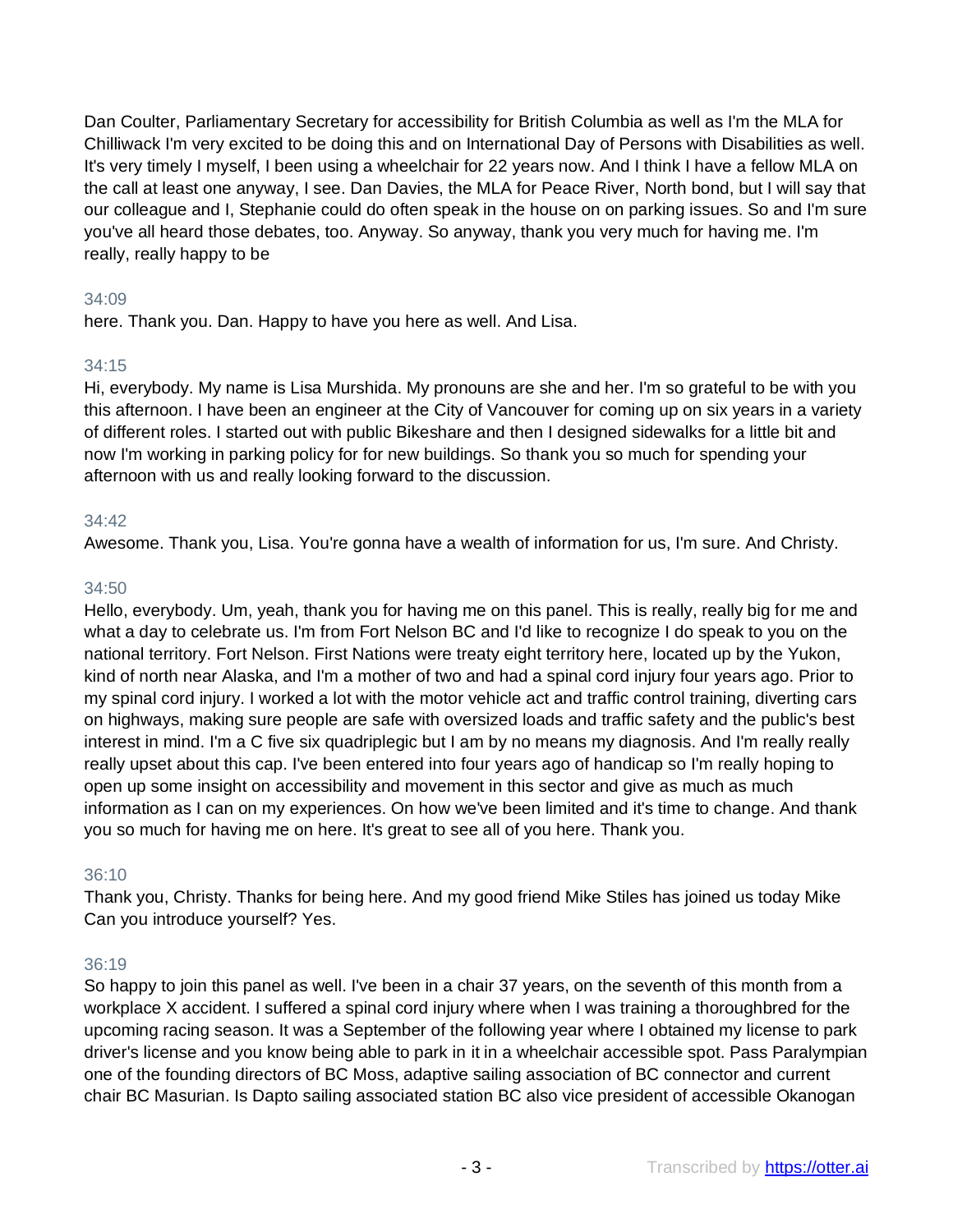and co chair of the Accessibility an age friendly committee in a serious also have been had been running a fishing Gregory event in the circus for seven years prior to COVID happening. See I live in a serious with my wife and two daughters who are five and seven. And so happy to be here like I said, and hopefully we can discuss some of these parking issues and come to a better solution. Because seems like most of us are having some issues with

## 37:56

Yeah, yeah, for sure. Mike. Thanks for being part of the conversation today. I'd also like to acknowledge that one of our panelists with is not able to be with us. Sadly, Tara cleave wanted to be here she is with support services and accessibility manager to the city of Surrey. I'm so sorry that she isn't able to be with us today. So let's start off the conversation discussing the general availability of accessible parking spaces in BC. Just reminder as we move along, please type any questions or comments that you may have into the chat box or raise your hands to speak. I will post questions or call on raised hands in order that they are received. We'll start off with an issue that came up several times in our survey responses. So according to our survey responses, the biggest issue is the lack of accessible spaces in general and the second biggest issue is that the accessible spaces that do exist, are not accept accessible for example, they're not wide enough to accommodate a van with a wheelchair ramp or left. They're located on a sloped surface or the pathway from the parking spot to the entrance of the building is obstructed, or not accessible for several reasons. So I'd like to ask this question to three of our panelists to start off this discussion starting with Dan, then Lisa and then Tara. So Dan, what are the current regulations or laws for accessible parking spots in BC?

## 39:37

Okay, thanks very much song yet. The Local Government Act enables local governments to make decisions on planning and land use within their jurisdiction and the building act. Allows them to make standards for accessible parking and things like that they can establish their own requirements because in the in the building act, accessible parking is actually an unrestricted manner. So you know, local governments are best positioned to set accessible parking requirements based on the demographics and types of buildings developed and the specific needs of their communities. There is guidance available by the CSA that has a has a standard on accessible design for the built in environment and so local governments who don't already regulate accessible parking may adopt those standards or establish requirements that work best for their communities. So that's sort of that's sort of the short answer to it.

## 40:43

Okay, thanks, Dan. And I said I was gonna ask this question of Tara as well, but she's not on our panel. So sorry about that. Lisa, what are what are the current regulations or laws for accessible parking spots in DC?

## 40:58

Yeah, so we, as a city as a municipality, we write those into our bylaws. So when the when the province gave that authority to us, it kind of now lives both in the parking bylaw, which regulates the provision of off street parking so parking in in buildings normally, as well as a little bit in the building bylaws kind of living in both of those, those documents. And like Dan said, it kind of varies a little bit from from land use and in terms of how many spaces and then we also provide design guidance on you know, how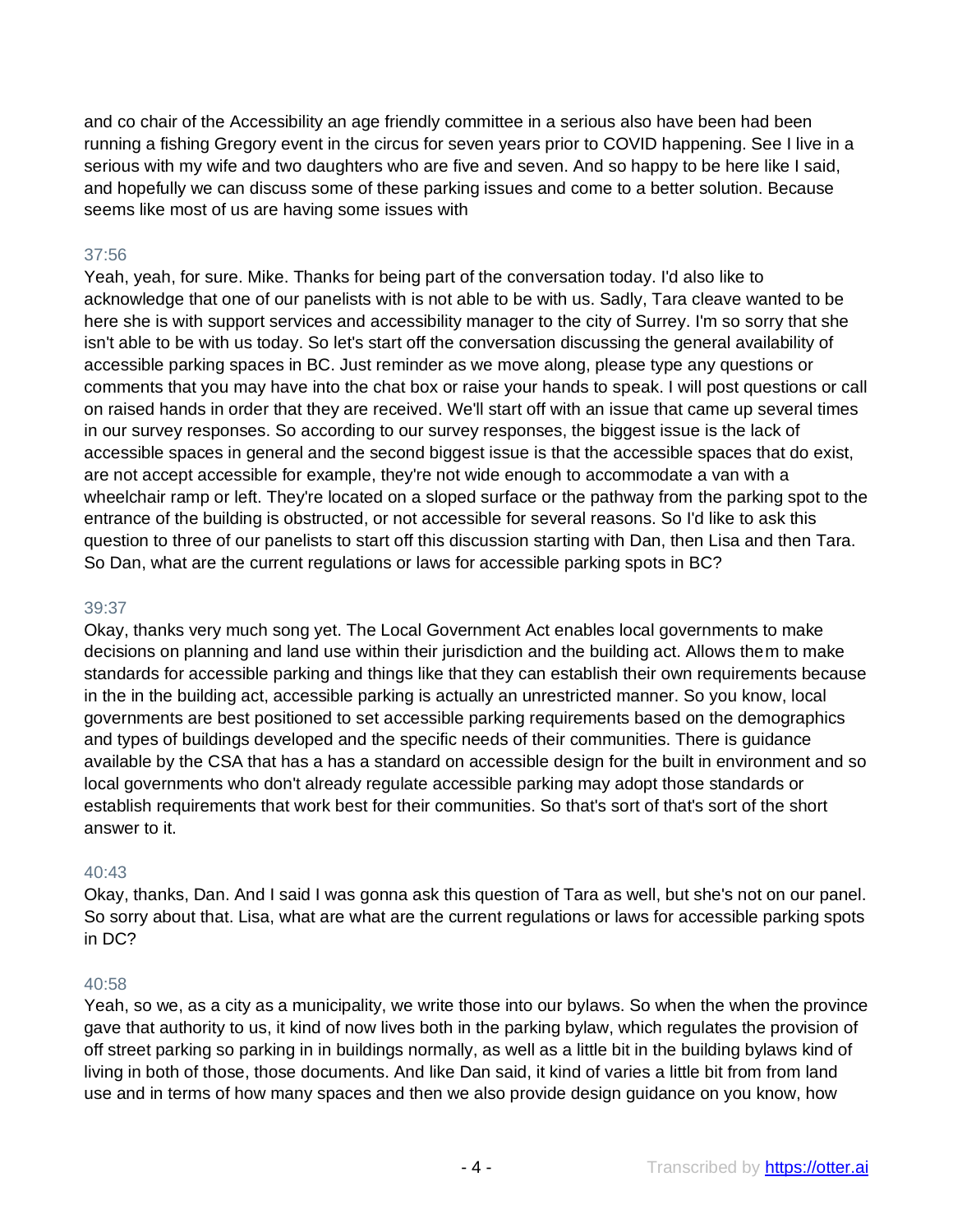wide are they how much buffer space needs to be around each space and the path of travel from that space to the entrance of the building. And so that really, that really helps us provide guidance to those new buildings that are being constructed now to make sure that they work as best as they can.

## 41:49

Right. Thank you, Lisa. And just really encourage any of the attendees to pop your questions and thoughts in the chat. So we can start having a conversation on on any of these topics that we're bringing up. So please feel free to throw those questions in the chat anytime, and then I can throw them out there to the rest to our panelists. Okay, um, so question. I have another question.

## 42:24

Christy has her hand up as well.

## 42:28

Okay, I don't know if I'm supposed to put my hand up or just talk so I'm just gonna take it over here. It sounds like we we did municipal bylaw here in Fort Nelson. As you can see, this sign behind me here in my background. And to enforce it wasn't a lot. We brought awareness through an accessible sign to start a new a new look on accessibility and start that conversation. So when people saw purple instead of blue, it brought their attention and I just wanted to speak to that on I see we've got to buy license the answer here municipalities and if each our own Yeah, I can reflect a lot on that. With what we've done here in Fort Nelson. It worked really well. And we made vast spaces and we made accessible spaces. So we did trial for two and I can speak to a lot of that through throughout this panel. If if it ever comes up. So that's the whole point of the science behind me. And that's what we've been doing so far. It does work, but what we found it makes the space but the community and the awareness has to come. And you can't enforce much from what I've understood. That's the hard part we found.

## 43:48

Great, thanks Christy. Um, okay, so, I'm going to just carry on with some more questions and, and please, just any, any attendees, throw in your questions, we can fire them off to the panelists. So people who obtain accessible parking passes have a wide range of abilities. For example, someone may have a mobility issue that requires crutches or a cane but not a wheelchair. So this person would need to be in close proximity to the entrance of the building, but maybe not need an extra wide stall. Someone else may have a van with a ramp and need the extra space. Someone else may not have a van with a ramp but still need the extra space to maneuver themselves into their own wheelchair. So for this reason, many people have expressed their concern over the idea of a ban accessible only space. And then of course, some people have invisible disabilities. The suggestion of different tears or color coded accessible parking passes came up multiple times in our survey responses. So I'm going to direct this question to Lorraine then Christy, then Mike. Lorraine, what are your thoughts on this suggestion around the different color coded accessible parking spaces?

## 45:09

Hi, so I would say there's total openness to making changes to the program that would benefit the community who relies on the program, but the truth is, it is probably not enough of the right type of parking space. That is the the most important focus in that you do need van accessible parking you need to have that signed and available. And for sure, in that instance as some people would have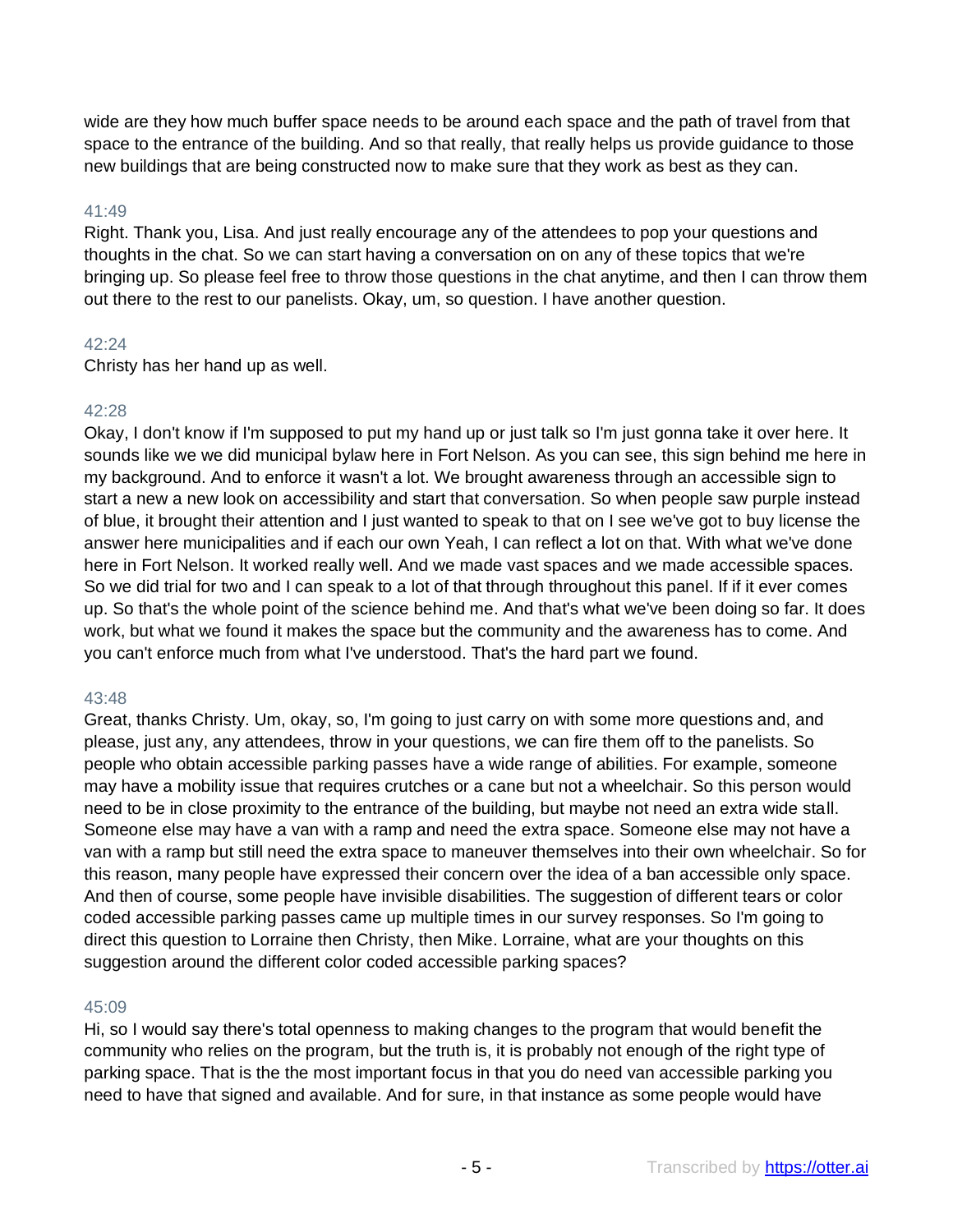suggested then maybe there's a different colored placard for that. But until we have more of the right type of parking and communities, you're still going to have some of the pressures we see today. But consider spark a partner in trying to get this right and in whatever way that means. I should also mention that we have had a really good design charrette with the City of Vancouver and we have some of those resources available for communities to really look at the spaces and even the CSA standards in some cases won't work as well as other standards. So I think even amongst those who are here today, a number of you helped to participate in that and inform that so I think that's community working together for sure consider spark partner and I agree with the the general direction of more and better and different types of parking. Great,

## 46:25

thank you Lorraine. And before we move to Christie for that question, I see Robin has her hand up. Robin, what is your question?

#### 46:38

Hi, I see I typed it in chat and it didn't appear. So I guess the question is for Dan Coulter how many municipalities have created a new standard in the vacuum created when the province withdrew accessible parking here in Victoria. We're almost you know, just a few days short of three years since there's been no binding provincial standard, and we still don't have one. So I wonder how typical that is? What percentage municipalities have regulated in this field?

## 47:19

I honestly in full disclosure I honestly couldn't tell you in the 200 Plus, municipalities across British Columbia, I haven't looked at all their regulations or bylaws. I wasn't around when the province removed those from the building code, but yeah, so I couldn't answer that. With a very clear answer. Lorraine might have a better answer though.

## 47:53

Oh, there we are having a number of municipalities reach out to look for the guidance. And advice. And so some of the design charrette work we've been doing with the city will actually, I think benefit a number of communities. Communities are all at different places on this. And again, I think that there are the early innovators there have been some really tremendous work done around Central Saanich and Saanich. And that area within Victoria trying to get it right and, and champions like David Willow, accessible parking VC who have really been trying to to show the deficiencies in the current approach, and then you'll have communities that that haven't thought through all of the design details that are really needed, or don't have as deep connection with community. And so again, I think, the work that you're doing here, and what we tried to do through Spark is to raise awareness that, that yeah, we have to get it right within community and that probably means different types of parking and for sure, it means more of the the right type of parking. When the building code dropped, it was only 1% of any after 100 spaces. Only 1% had to be accessible so that left you with one space out of 100 and so that was the lowest common denominator. Many municipalities would be slightly better than that. But if you look at the Ontario and the EO da or the work in the US, they're moved closer to about 4% of spaces and then the idea is that might not be enough in certain areas if you have an aging population where again you have more demand so there's there's really important conversations happening all over the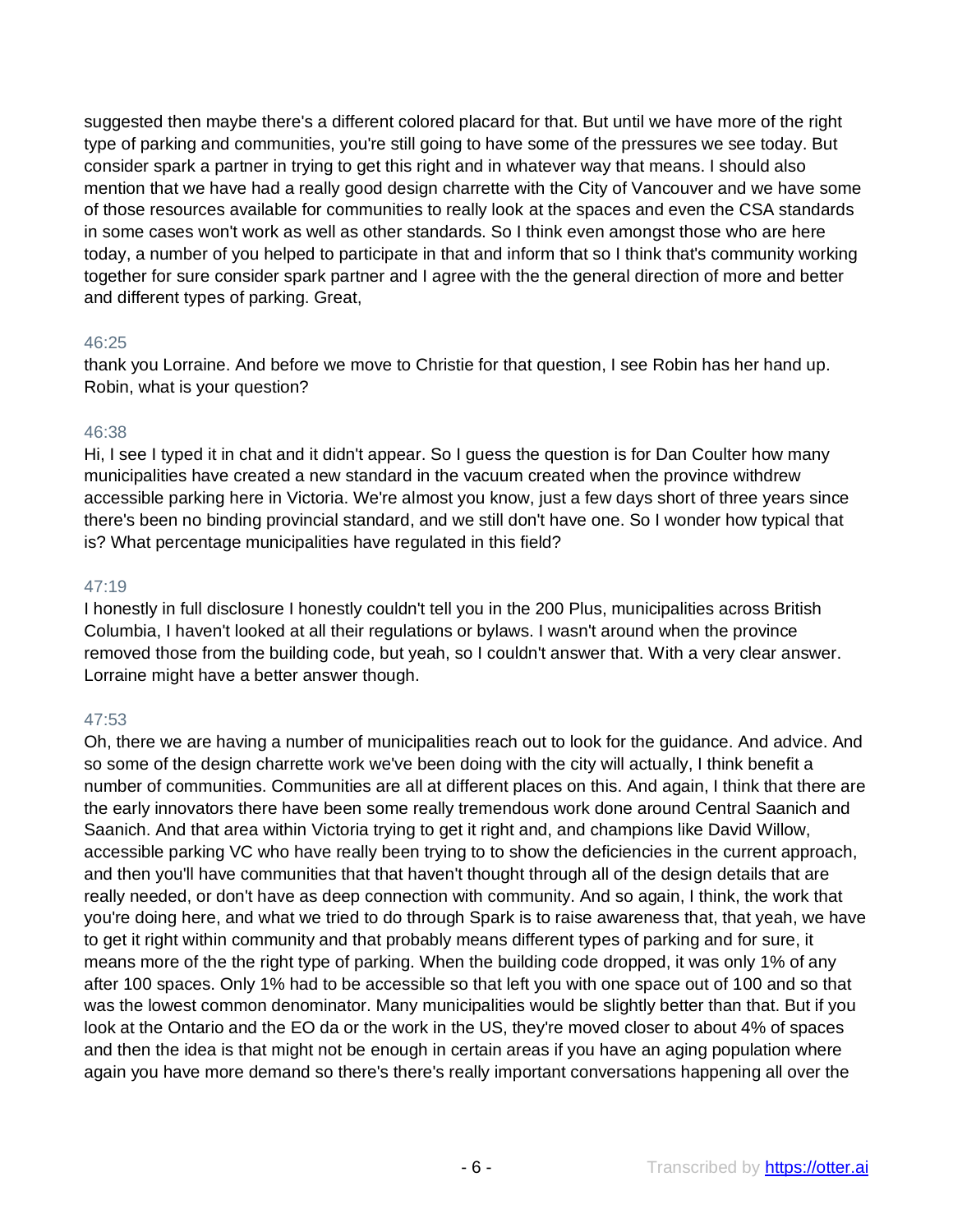province I think but in the this room, and the ideas and understanding you bring will be invaluable to really making it work.

## 49:48

And maybe if I can add to that just a little bit. So I'm in the spring and in June we we passed the accessible British Columbia Act. Now that act is an enabling act. So there we have yet to fill out the standards and regulations within that act. And the built environment is definitely one piece and one area of of standards that we'll be building out into the act. And my job is to make sure that I'm connecting with groups like this. I'm hearing feedback and hopefully that's reflected in the in the act we just announced today a accessibility or accessibility committee that's that's outlined within the act. And so that works going to going to start very soon, probably early next year.

#### 50:40

Great, thank you, Dan. And I'm just gonna trickle back to the question around the different tiers or color coded accessible parking for you know, van accessible spaces or regular spaces. And pose that question to Mike Mike, what are your thoughts on this idea? Or do you potentially have another suggestion?

## 51:06

Oh, it was somebody who has been driving for 36 years and needing a parking pass. When I first applied for the past you had to be the driver. of the vehicle as well used a mobility device after those with hidden disabilities, required a closer spot as well and that was acknowledged. And I mean, in hindsight, I wish there would have been another identifier created at that point. Because at that time, all spots were large enough for a person who drove a van or car and needed that spot. With the current regulations and you know, the adoption of an accessible I believe that is good, but that doesn't include those who drive a car as well. And they need the extra spot. And, you know, within this province, many areas encounter winter and we're going to short distance is incredibly difficult. And they as well have to go through the parking lot where they're, you know, practically invisible. So, like Lorraine says, I mean it's, you know the numbers with the the increasing population that needs them is far lower than it should be. And, and but I do agree that and say that, as well, there should be an identifier because those who need the extra spot when we don't get a spot like that. I'm like the hidden disability individuals, they can still Park in every other spot practically in a parking lot. So so those that need the extra width are at a huge disadvantage and I'm involved in multiple societies and an activities where we were received to really empower people. Um, but that, you know, they can go out into a trail rider or Pavlin or sit, you know, sailing a boat, going out with their buddies. And catching a fish, but that empowerment can soon you know, quickly come crashing down. When you know finding a basic parking spot is completely impossible. So I you know, I certainly believe that, you know, the time has come that that something has to change.

#### 53:44

Yeah, you're absolutely right, Mike. Step one, we need a parking spot right there want to get to the experience, for sure. Christy What are your thoughts on this topic?

## 54:02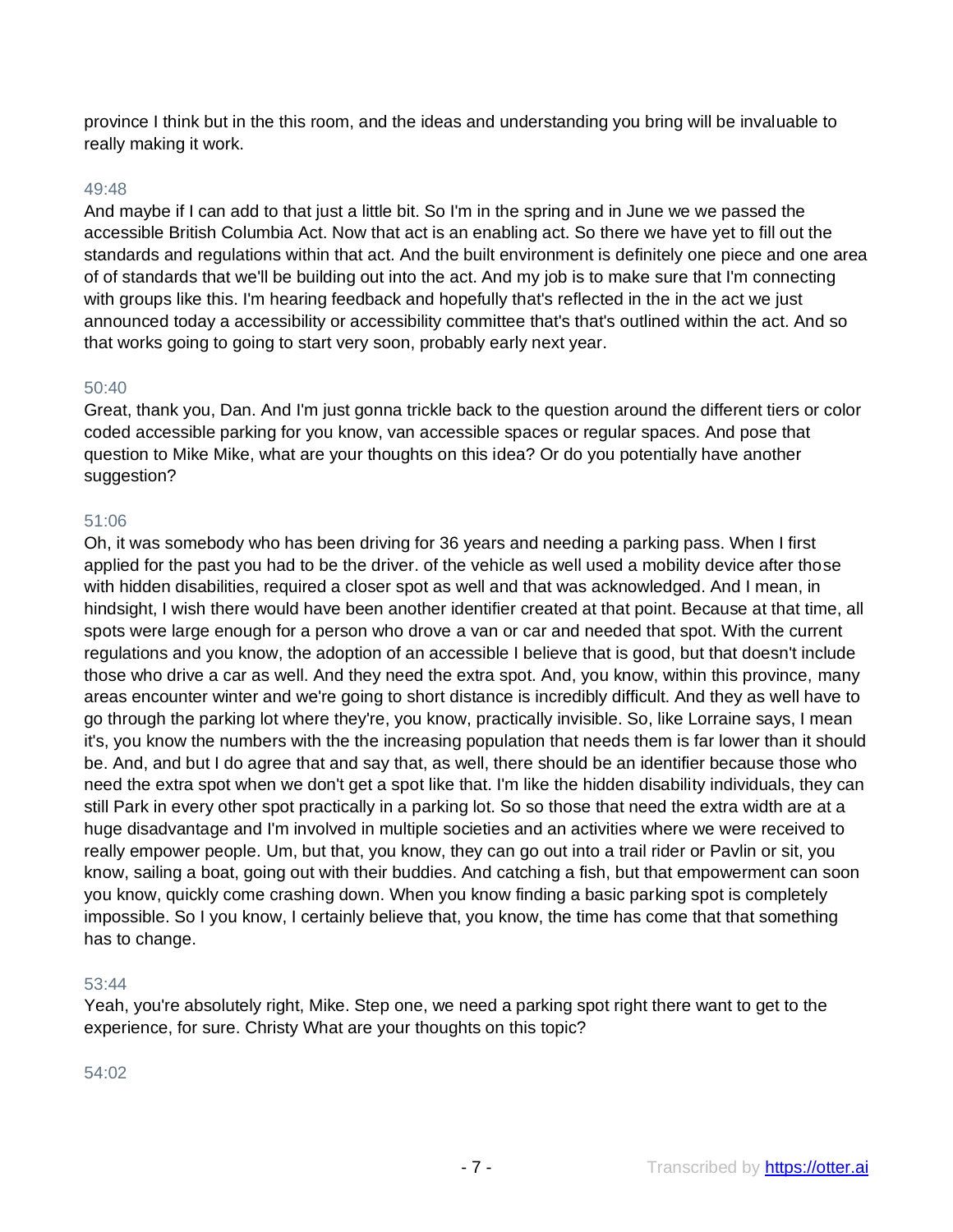In in my personal experience, um, I also can park anywhere, for sure I can. We all have a choice in a parking lot is the best way to go about it. But at the end of the day, if you don't open the doors for us to come in. We're already done with recovery. I've learned in the last four years, the more accessible my life becomes, the better my body gets, and recovery. It starts with your mind and when these things aren't open for you and protected and available. You're already defeated before it starts. I could talk for hours about how the more spaces that open up we've opened up pool here for me to swim, we've opened up parking spaces. We've got me into the schools. The more things that come, the better I get. And that seriously something to consider in the health sectors, that this is a priority. Getting people to the doors, that's just that's just the start. There's so much more work to do. But protecting those spaces to make sure they get to the doors is the key that's missing today. Yeah, in my opinion.

## 55:15

Yeah. Absolutely. Christy, thanks for your thoughts for sure. And I have a question from Richard. That I'm going to ask Lisa. Lisa, what special considerations are made in Vancouver city for drivers with Spark permits?

## 55:34

I guess they're really short answer is we don't. Spark isn't the only provider of flexible parking permits. And I think everybody who has an accessible parking permit, whether it's provided by spark or by any other provider, I think they'll get treated the same in terms of enforcement if you if you have the permit and you're parked in an accessible space then good to go. And if you don't have a permit, and you're parked in an accessible space, not good to go. You can expect to get a ticket

## 56:03

right? Yeah. Okay. Thanks, Lisa. Um, and another question here.

## 56:11

I mean, did you want to buy this one

## 56:13

the tab but the city also has been amazingly progressive that in any residential zone, where it would say buy a permit only if you have a spark placard or any other disability placard, you can park in those spaces. And that is actually has been an amazing move that the city's kept for a very long time to really ensure they are as accessible as possible. And I know that a lot of people can't comment on just what that means to them.

## 56:44

Right. And, Lorraine, what are your thoughts on the different tiered or color coded placards for different users?

## 56:55

I'm totally open to anything that would benefit the community. So this needs an important deep conversation because some people will say that the more identifiers you make on that placard, so some have also talked about, say pictures on the wallet cards, some feel more vulnerable, that in a way of your signaling that this is a wheelchair user or someone they may feel that that this puts them at a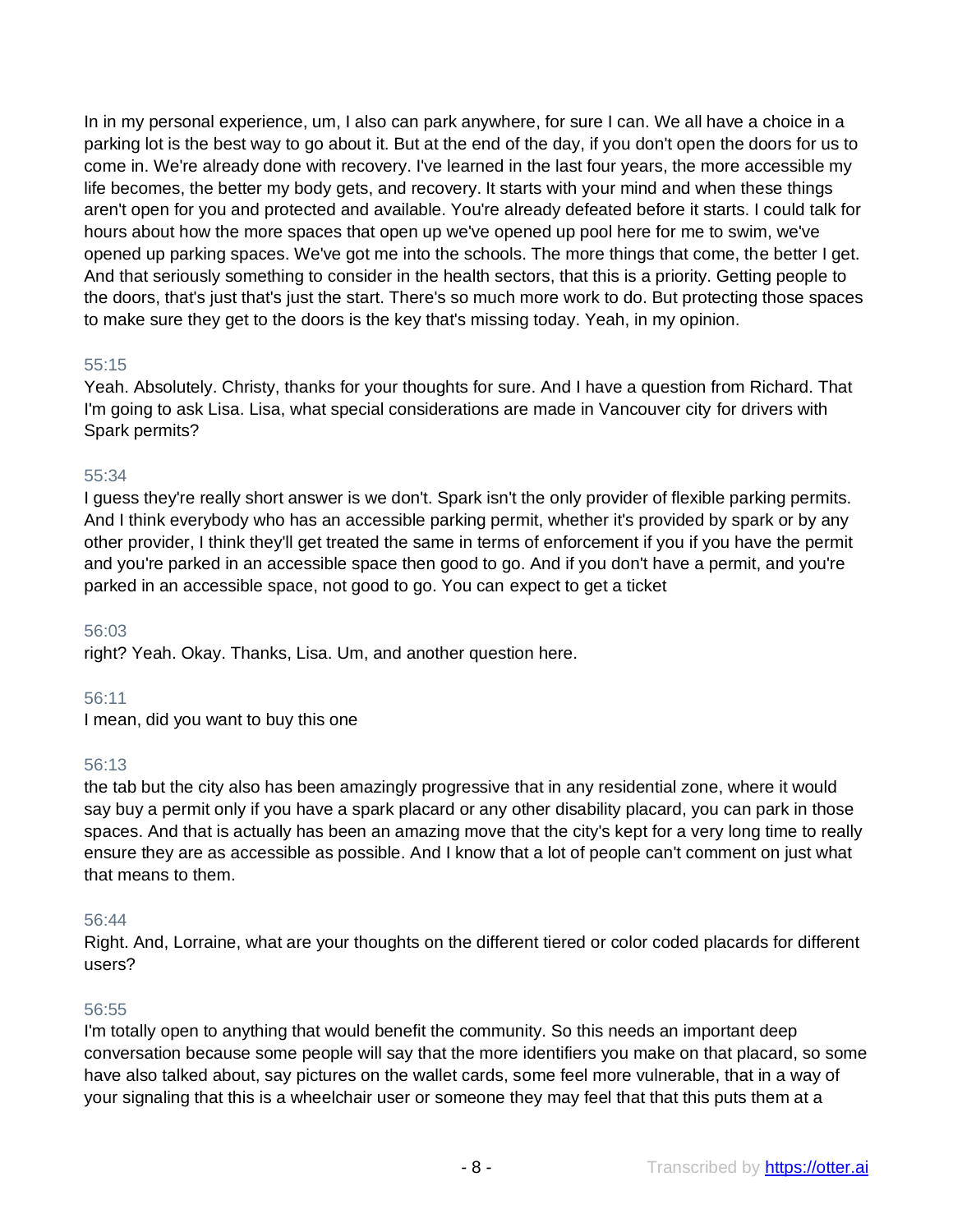certain risk. So I think there was a deep community conversation at the time. I think we can easily change and work to meet the needs, but you do want to have a bit of consensus around what's the best way to move forward. I do think to in my mind it is adding more parking and the right type of parking will solve some of the problems. I think changes to the strategy 10 interact with solve other types of problems. And for sure if there's a community consensus around the placard itself, and that this would help to benefit then let's look at it.

## 57:59

And any of our other panelists have a comment on that. Dan, what are your thoughts? I mean

## 58:07

it's a it's a difficult it's a difficult question. Right. I I've never really thought about the issue myself. But there's a lot of folks out there with invisible disabilities that do require this parking and this is sort of, in some ways creating a tiered system of disability as well. Right? So and I understand everyone's different and everyone's disability is different than the vehicles they drive are different and some people require like, like for me, for instance, I require a lot of space however I can navigate, you know, some distance to get to the front door. I don't necessarily need to be right beside the front door. Then there's other people who may not need the space but needs to be close to the front door. So I mean, it's not something I've ever complicated or contemplated myself, but it's definitely something to talk about like Laureen said to have a deeper conversation, deeper conversation around it if we were to do something like that.

## 59:12

In, in my experience in the small, smaller community, Rob, this is the thing I think it's a good thing that I'm on here too. We have a central city areas, and we have small rural areas, trying to go under one rule to make it work for everybody. So when I work the Ministry of Transportation, I know that they made the traffic control manual for work on roadways with a gray line and we were able to manipulate it outside of that line to apply it to roadways for change. So my question is, what if the government took that initiative on this accessible act and parking was a part of it? Could it have subsections that if you can if you can relate and legally say this is needed for adjustment, this could be something municipalities could do on their own. It's just I always find it's the biggest problem because we could make a law for British Columbia, but up here and we've talked about snow load already. It doesn't work, right. It'll work for mall parking lots and downtown central cities. But then we've got in Fort Nelson, for instance, which I know they don't work, right the protections not there. It doesn't make sense. That's always something that's been an issue. And on another note with the different plat cards I've always watched, people can't get their building owners if it's a private building here in town to put the ramp space out and the parking they don't have to. So what they've done is they've said okay, then we need a loading ramp. We have to load and unload and that is a building bylaw. That opened up a ramp for me to forsake it into fields and I also have a parking space there to beside their loading ramp. So that was a hole we found in small municipalities that might help once we hit these buildings where there's no law for their parking lots. Well, maybe they should have a loading and unloading space that is in their bylaw, and their building permits. If that's something that we could lean on was another suggestion I had for this the different plot cards and separating things and finding more space. Let's go in there. Yeah.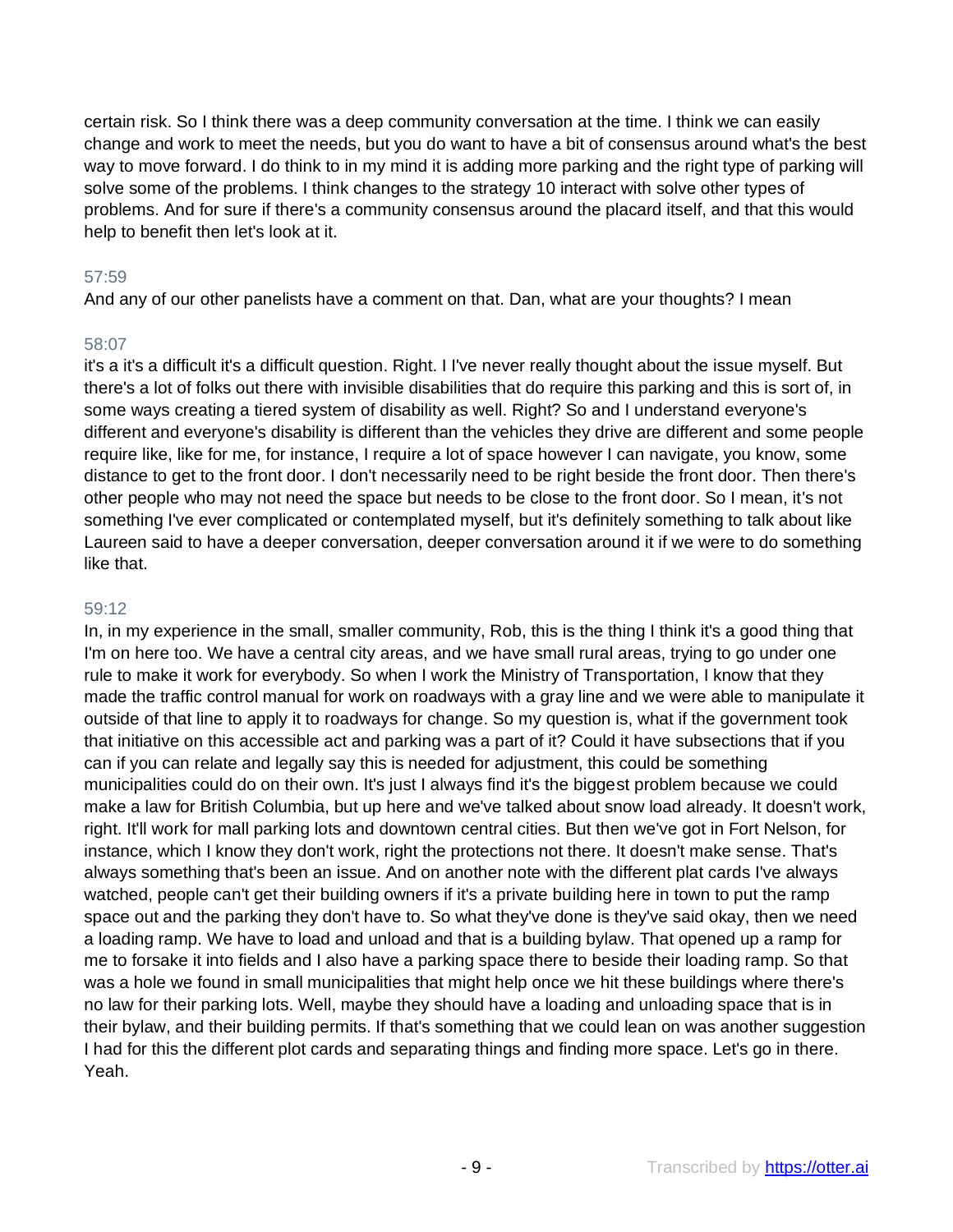## 1:01:30

Could I could I just add that I think the point around hidden disabilities in the statistics is invaluable. And also Christy's point about the important role of local government. So when I look at the statistics SPARC VC would issue about 55,000 permits per year 25,000 of those are new 25,000 of those are renewal. But if you actually look at the health and activity limitations data around individuals in the province who always report that they have reduced activity, you're looking at 1.6 million people almost and even though those who say that sometimes they have a limitation you're looking at that 765,000 And so it is in behind there is a lot of shifts and changes and pressures on the on the parking spaces that are available and truthfully likely not enough spaces. But your other challenges in cases where you have huge demand for those spaces is where you'll also have some really important enforcement issues around those spaces as well. So not only do we have enough spaces, but there can be issues around how those spaces get used. And I think that's part of the other problem that I see in our day to day activities. So we would have set up an accessibility and enforcement phone line. We get a couple calls a day. It depends but it's these types of things. Christy that you described that are really important. And I just want to mention, I was told we had a legal opinion at one time that the BC building code was considered to be like a bylaw of local government. But the issue was it dictated building these issues are happening in occupancy and so how you make that shift is really important and whether local government needs more authority on the private spaces.

#### 1:03:27

Thanks, Lorraine. And I would like to add

## 1:03:30

in as soon as we are one of the oldest populations in the entire country. I'm Lorraine provided data for me this morning and almost half the population population has limitations. There was almost 300 parking passes issued. So I would assume that something like 10% of the population are people of cars, you know have have space or passes. So you know, I guess so yes. Is the canary in the coal mine as they say

#### 1:04:09

right. Thanks, Mike. Any other panelists have more thoughts on this question, this topic here? No. All right. I'm going to move to a question that's come through the chat. And I think I'll give this to Lisa to start with. UBC AFTRA now has a pwd committee, and I am on a mission to make sure that all studios have functional disability parking. Very often the spots are behind security gates, for example, on private land not accessible to the general public. Very often the spots are used for other vehicles who is responsible for providing these spots are the studios under municipal municipal guidelines.

#### 1:05:06

I can definitely take that one. Okay.

1:05:09 The, the

1:05:11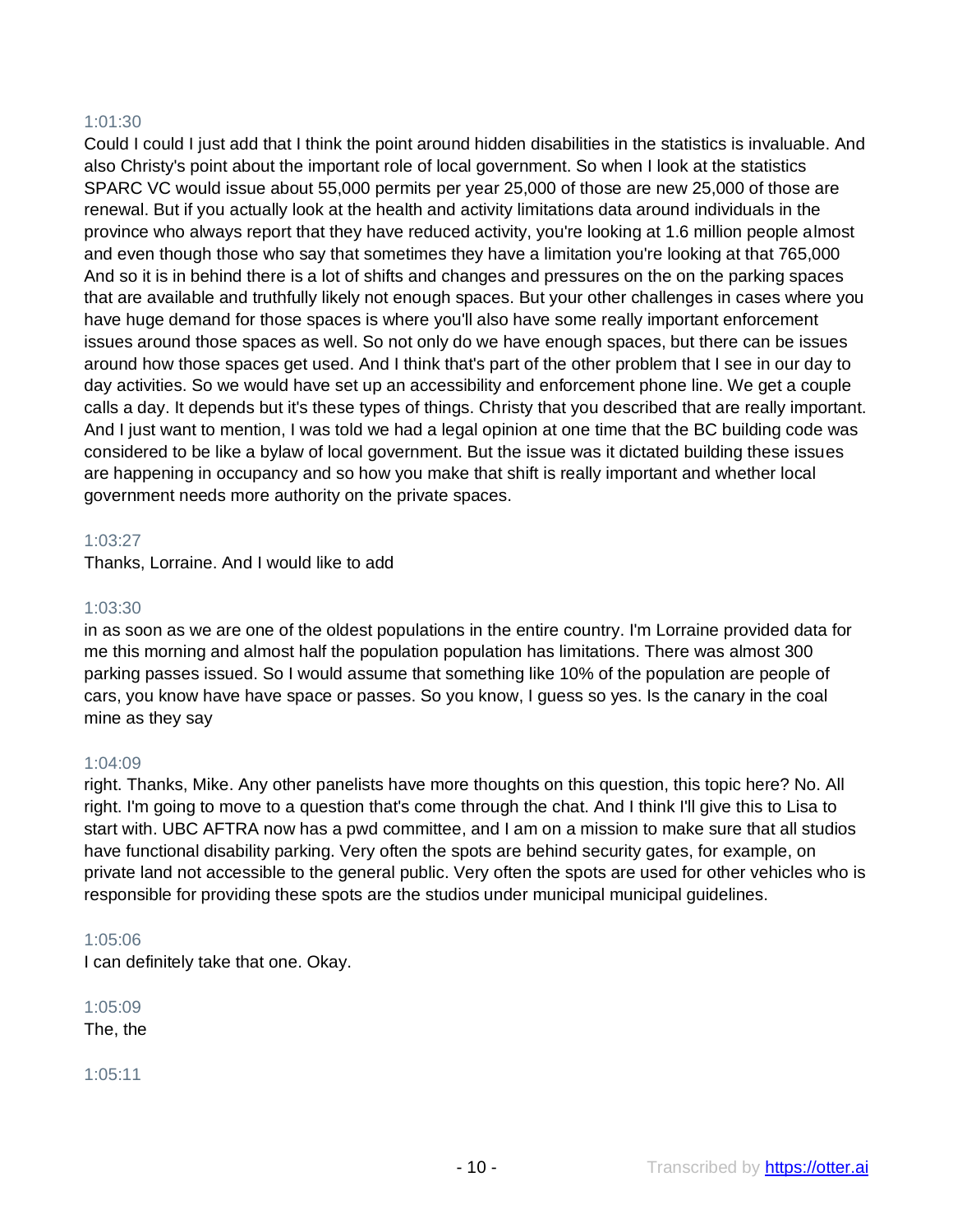the buildings that are built, at least in the city of Vancouver, need to follow our parking bylaw. And some of the rules in that parking bylaw include how many accessible spaces need to be provided, how big they are. And some of the other design criteria around them. However, something that is comes up over and over again is our parking bylaw can only apply to buildings as they're being developed. So like if we change the bylaw today, then that will apply to all buildings in the future. But I can't go back to old buildings and say you're not compliant with our bylaws anymore or the the parking lot that you've built now has has evolved over the last 50 years and it's no longer pliant I can only look forward so depending on the types of buildings that you BCP and Acura, are, are functioning in, they may be older, they might be following old standards, old guidelines. And they might have made have made management decisions over the years that aren't in compliance with the permit that they were approved with. So I I wish I could do more in those circumstances, but I limitation is really forward looking from a policy perspective. Right.

## 1:06:31

Thanks Lisa. Any other comments on municipal? I guess each municipal municipality creates their own sort of standards for accessible parking. And so what are our thoughts around that Mike, can you comment on that? Oh hit

## 1:07:08

support it. Yeah, I can. I can offer some support.

## 1:07:11

It's yeah, absolutely. Go, Christi.

## 1:07:14

My mayor and council. Hello, Mayor Foster. Ah, my mayor and council actually has his hand up right now. And I think he would love to take over because he was a big part of what we did here in Fort Nelson.

## 1:07:27

Perfect timing. Thank you, Mayor Foster. What are your thoughts on?

## 1:07:32

I don't know if he can unmute himself or if we have to unmute him.

## 1:07:36

Okay. Thanks, Emily. Or Angela. There we go. Go.

## 1:07:40

There we go. Okay, thanks. Well, um, I'll tell you one thing that's very important for our community is to have a very strong advocate like we have here in Fort Nelson and that's Christie Lear. You know, having an advocate like that, that brings these issues towards council so that we can look at them when we can find solutions are very, very important. Councils are very busy, just like ministers are busy. And some things get swept under the carpet or we move on to other issues. When we don't have an advocate that brings these things in front of us. Christy brought the issue of parking to us and we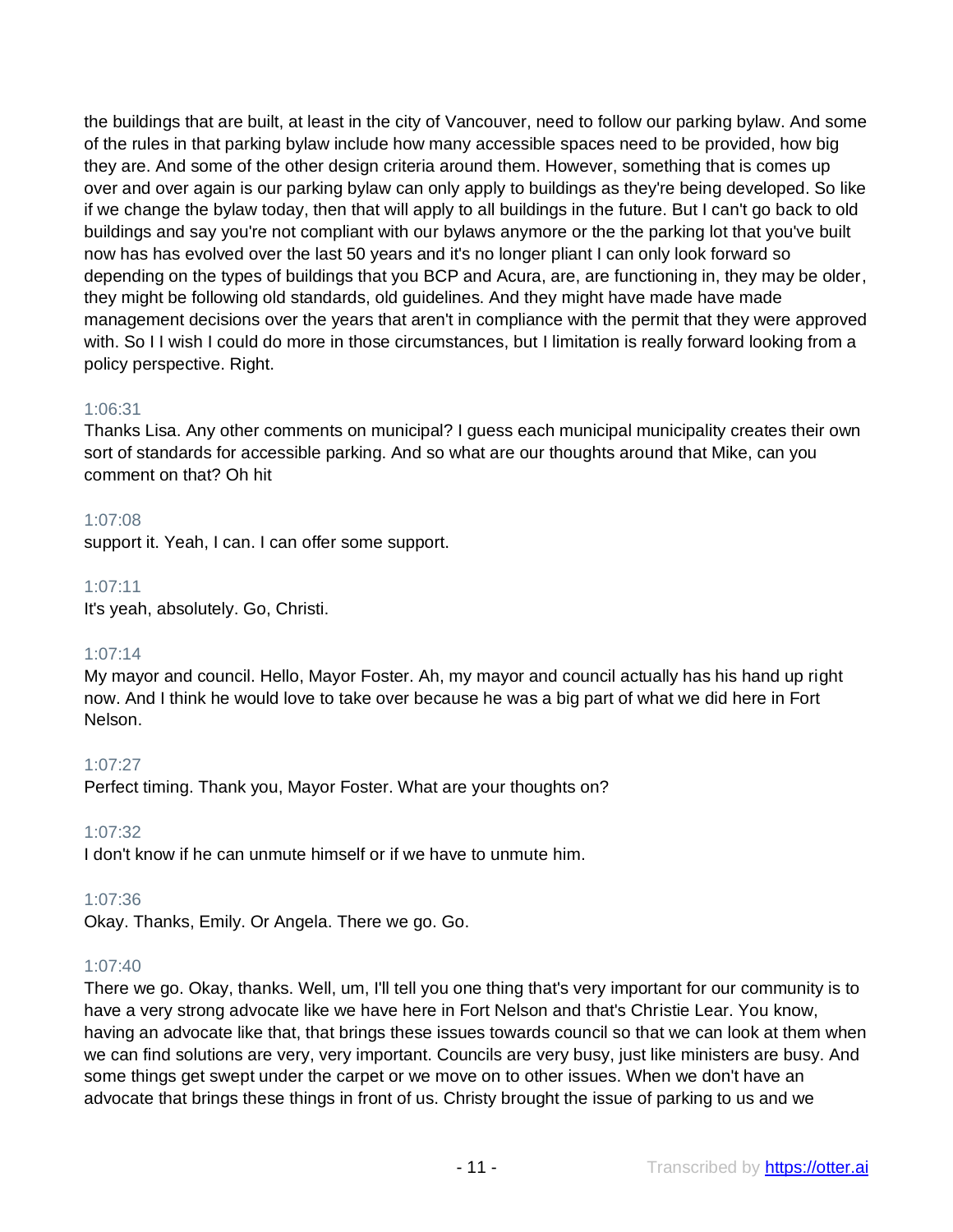reacted to it and and came to a better solution than what we had before we move ahead in these small increments. But I think you know, when we're talking about how to gain better accessibility across the province, I think really the key is to have advocates come before their councils and make the case why these bylaws need to be changed and how they need to be changed. Most of the people who sit on councils are not experts on disabled parking. I certainly am not. But when you have an advocate who comes and says do this, this is a good thing to do and this is what it'll accomplish in the community. I think, you know, every council across British Columbia is eager to do things like that. But you need somebody to be that catalyst to get this conversation going and to and to get the attention of local governments and they will react and they're delighted to react. I know ours were Christie I think everything that came before us was passed unanimously, so thank you.

## 1:09:19

Thank you, Mayor Foster, and thanks Christy for speaking up on behalf of all of us and your community.

#### 1:09:28

It's one more that trick to that was the my MLA as well Dan Davies. is on here. It took me approaching down Davies and saying what do we do about parking? To figure out we had to include Mayor Foster. And those are two steps I would like to send forward to anybody at all in your municipality. That's the best place to start. What you'll find after that is the things that I found here in Fort Nelson, like some buildings are grandfathered, but we'll find a way around it. We're gonna ask for a loading dock and unfortunately, we can't reinvent the wheel but I feel like we're setting the pace going forward. And we just have to clean up the rest through advocacy. Until we get there.

#### 1:10:11

Right. Thanks. Thanks, Christy. And I know I see Nellie you have your hand up and you had something in the chat. Would you like me to read from the chat or would you like to ask the question yourself Ellie? I think we need to unmute Nellie.

1:10:32 Can you hear me now? Yeah,

1:10:34 absolutely.

## 1:10:36

Hi, I'm Natalie Wong. I have a daughter. I'm a parent. I have a daughter who is 39 years old. She has cerebral palsy since birth. She lives in her own townhouse in Burnaby. And she requires 24 hour care. We purchased a van for her and he cooked it with a side lift. Um I have been involved with the disability foundation because of our daughter and she has participated in disabled Gardening Association and the trail riders and I find that disability Foundation has also helped her make adapted things hands for her for gardening, and I just find that they are just so helpful in so many ways. I am on the access Advisory Committee for the city of Burnaby. And as you know Burnaby has just so many community structures that are being replaced and we have an access advisory committee made up of people from Frazer health. A lot of parents and the chairperson is a employee as an engineer. And so we have a lot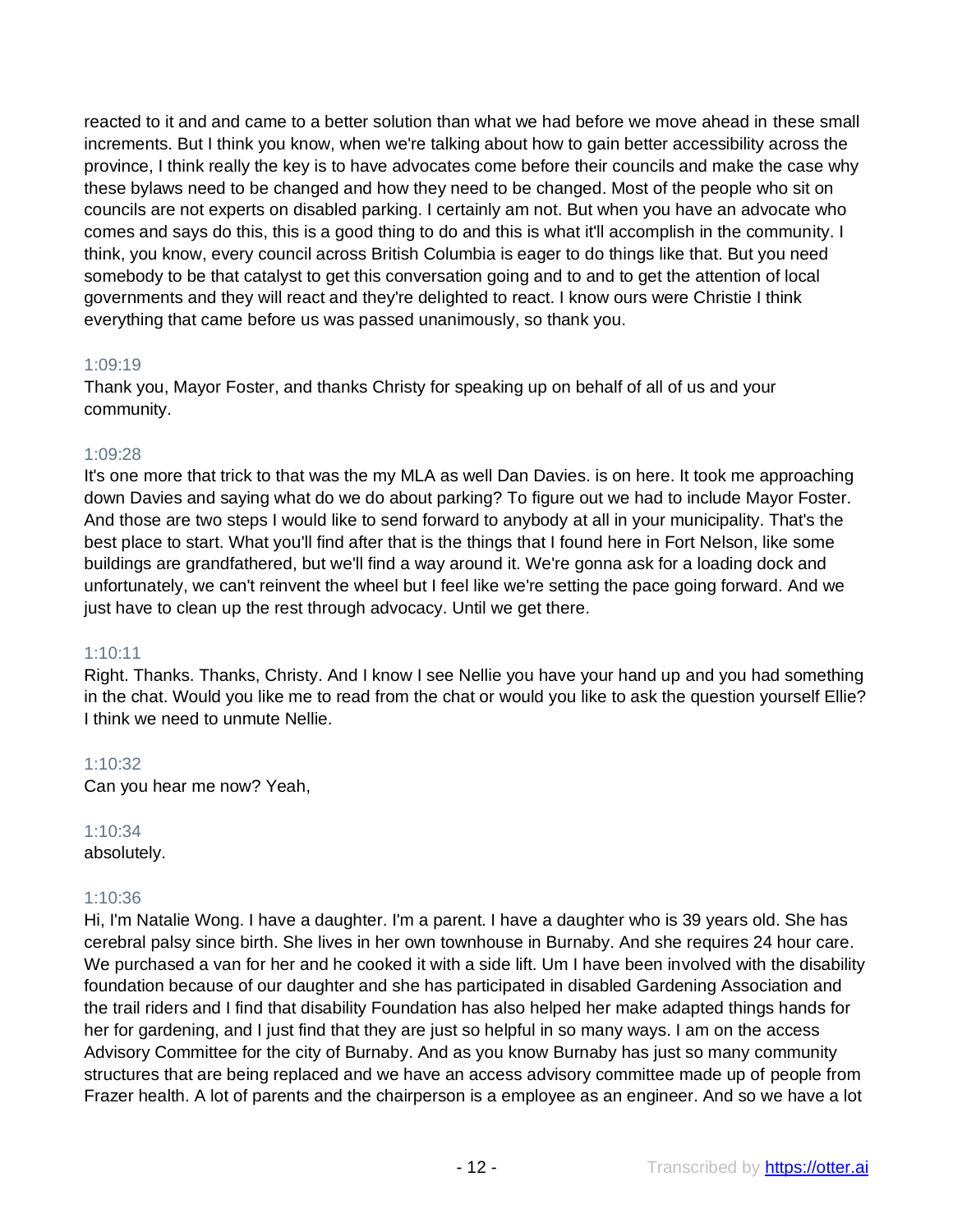of advocacy going on there. And if a new development is going to take place I just recently I was involved in a new recreation complex and we had our input into it with the architects and I think that's where you get the most advocacy because we could kind of have our input before something is built. And then once we see the plans, and the architects have not finalized everything, we get a chance to look at it and say, oh my goodness, but you know, the plans need to be altered because of the outside parking is a sheltered area is their whiteness spaces. And Burnaby I feel it's been really really good at accommodating people who have so many mobility issues. We have put in a system where if you are going to go vote, someone will come out to the car for you and bring that ballot out to you. So if a play a polling station isn't accessible, then that can happen and also by the hospitals or any huge medical centers. They have painted the regular meters blue so that those will be the spots for people with a disability. And I just feel that I've been a member of the access committee since I retired about 20 years ago, and I just find that the caregivers for our daughter are just so thankful that the city of Burnaby listens to parents and individuals because you need to ask us first before things get developed. And then they have to retrofit which costs more. So that's all I have to say. And a Stephanie could do came I don't know if you remember or not coming to visit my daughter she lives in a townhouse in Burnaby just about 10 minutes away from me. And she received

## 1:15:27

that townhouse that received it but rented that townhouse because of the bonus density program that was offered to her. And she was just so lucky to have that townhouse. And she's been there for now. 17 years and I feel that many cities should be doing this bonus density program. And there has a lot to do with the housing. And there were four town houses from boza offered to the city of Burnaby and Burnaby. I guess didn't want to be in the process of collecting rent and everything. So they gave that to the British Association for Community Inclusion. And that is where my daughter gets the funding for CLBC funding from

## 1:16:25

Awesome. Okay, Sue Nellie. It's about I have to talk about thanks, Nellie for sharing that story. Yeah, yeah. Um, and Richard, you have your hand up? Yep. I got a question for one of the panelists.

## 1:16:42

I'm not sure if need your foster there me or foster is one of the panelists but I just heard a comment about you mentioned how that if you've got need to have an advocate, speaking out to make things to make the council's and municipal governments aware of issues of parking and accessibility. Keep in mind that there's a huge number of us with disabilities that have debilitating fatigue and are much, much more required to put their energies towards food and doctor's appointments and so forth. So many of the people that really need these services don't really have much of a voice. So let's just keep that in mind.

## 1:17:35

That's all. Thanks, Richard. Yeah. salutely Point. Point taken. I have a question that came up. From the survey for Dan 70% of our survey respondents felt that there was not enough public education around invisible disabilities that require accessible parking. Can you speak to the Stan?

## 1:18:05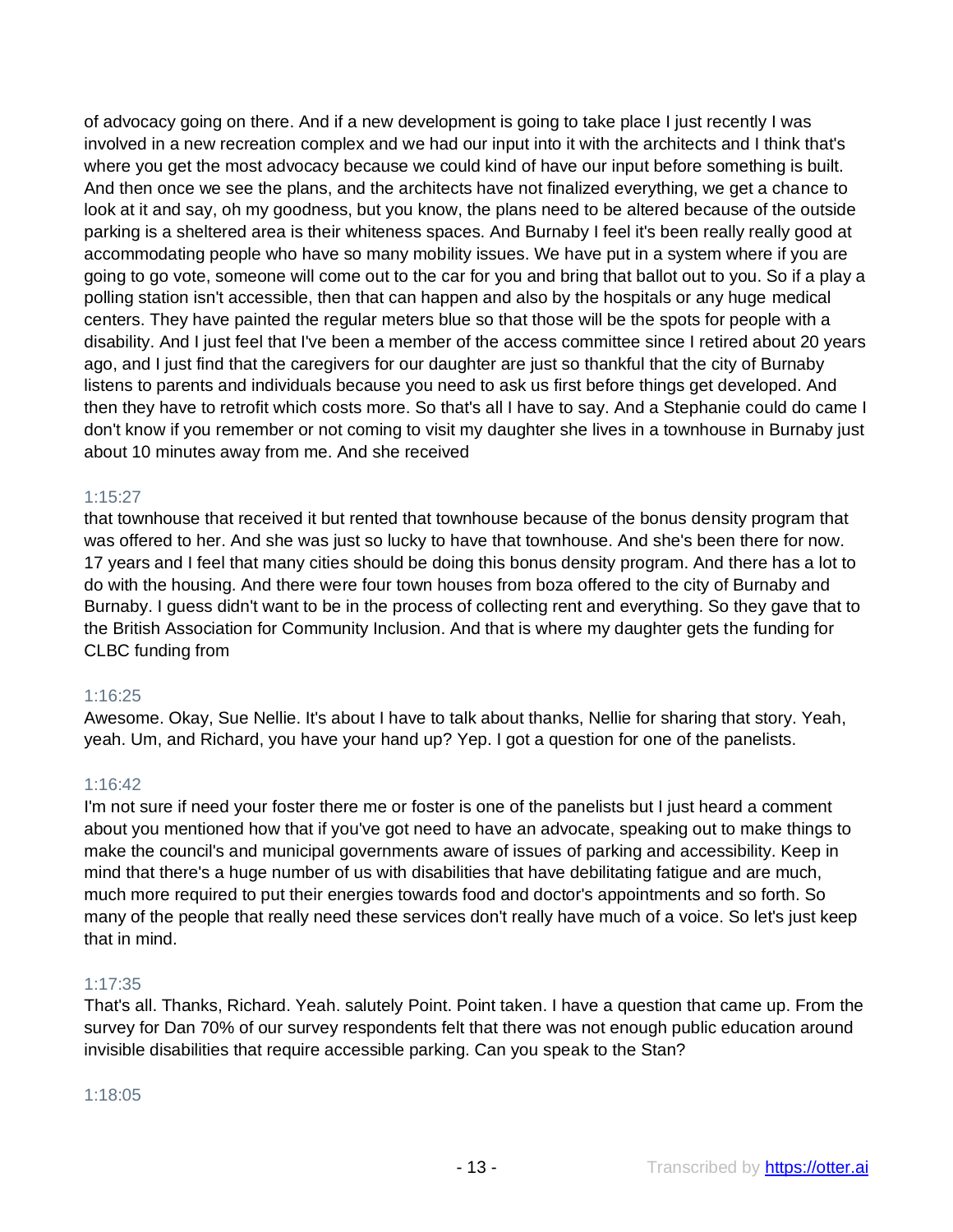## Yeah, I guess I guess. I

## 1:18:11

yeah, I think I think it's unfortunate. I talk with folks all the time. About parking. And like I was alluding to before it sometimes seems like there's a hierarchy of disability that gets set up. In particular, folks who use mobility aids, might not understand folks living with invisible disabilities and see them get out. See them park in a spot and get out of a car and they're there first. Person with the mobility aid, can't use the spot. But I think people just have to be understanding. Spark permits aren't given out very easily, and people get them for a reason. And just because the disability they have is not visible, doesn't mean that they don't need that parking space. Right. They if they have a permit, they need that parking space. In my in my opinion, I think people just need to be more understanding about that. Maybe Lorraine might have something to add as well.

## 1:19:16

Yeah, Lorraine, what are your comments on that?

#### 1:19:20

I would echo that again when I looked at the statistics. So when I started with Spark, I would hear concerns that they're given out way too easily. And so I often take now the census data on the health inactivity limitations in a community, I look at if there's an aging population, and then I put it against the number of permits issued. And all of the time you're quite humbled by how many people within the community will have a permanent disability or some type of episodic disability. And we see every day the individuals who come to our office and they're dealing with a whole range of challenges in their life. Some will need mobility aids, some have had surprise health conditions that they absolutely need that permit. So I use the data to guide me and when I put the two pieces together, so again, 1.6 million British Columbians will have some type of health and activity limitation of that about 587,000 We'll say it's always it's a permanent condition. Then you look at those who say often and and you see this with the permit holders many know that there's not enough parking so many will say to us on a good day. I don't use the parking because I know someone needed it. And that's the way No I have a true permit holder who knows the value of the space but again, across the sea, you would be looking at 218,000 individuals who say they often will feel that they have a health and activity limitation that's that's limiting them. And then you have another 760 5000 that say sometimes, and so put the age overlay on that and put some of the limitations to the building code. The previous Building Code were in a catch up position in certain ways around the parking and I think it all comes into play. Again, though I really think that bringing community together like this, the leadership across some the provincial government, and that's the current government and I see Stephanie could do here who's an amazing advocate on this issue as well. And then I echo what Mayor Foster says that if you can actually get the attention of local councils that they will work hard on this.

#### 1:21:35

Yeah, excellent conversation that fits with some more questions that have come in. So the rain I'm going to ask you this question. Why do placards have an expiry date for those with permanent disabilities? The common is this is very frustrating to renew it every few years.

#### 1:21:58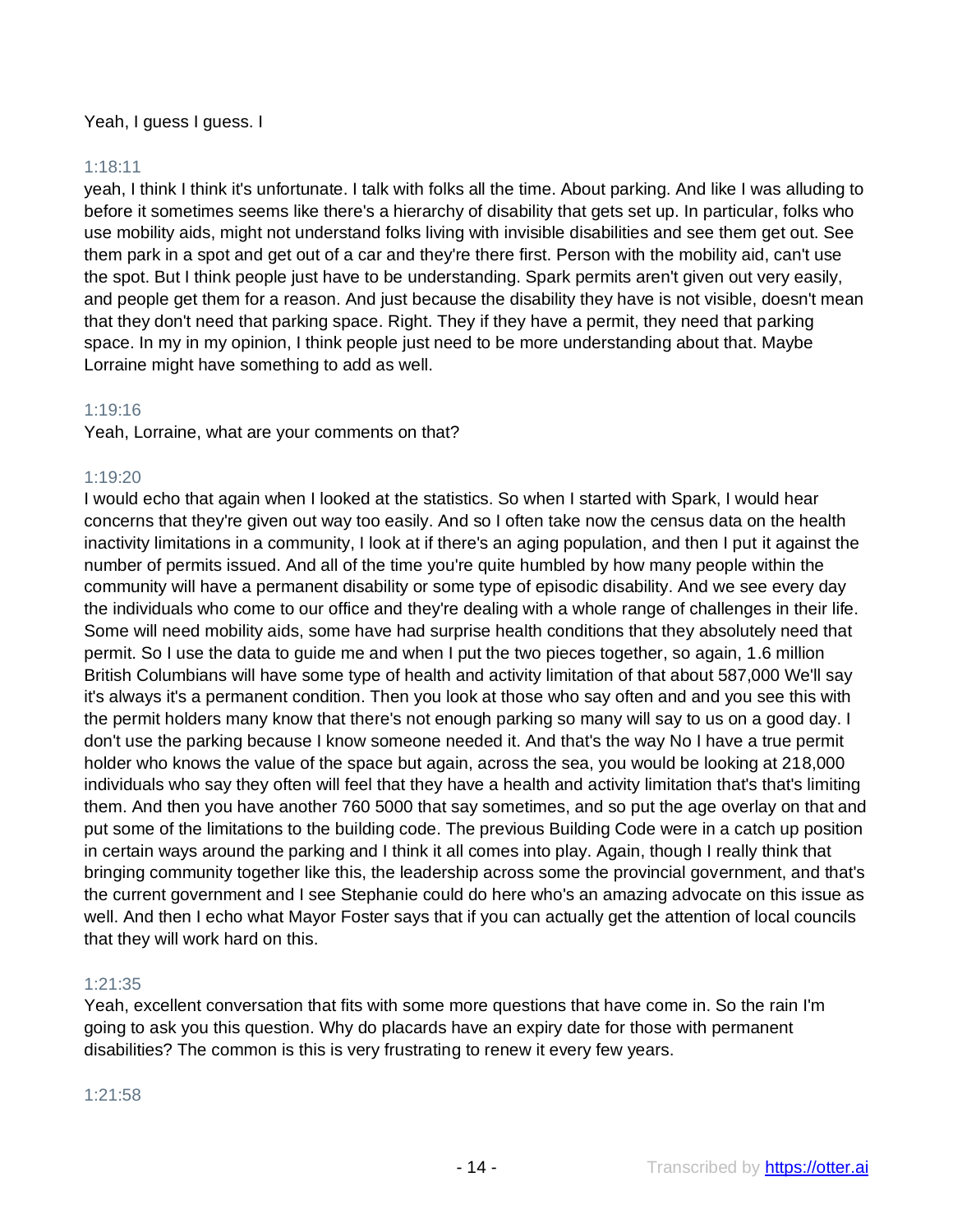So for my apologies for that. So first, I want to actually say if it is a hardship issue, so there is a processing fee of \$26 for the permit, but if there's a hardship issue, it's immediately waived. That's not the issue, but the issue is more around the enforcement and taking permits out of circulation. So when we renew permits, we'll send it about 5000 renewal notices a month but only half are renewed. And that's because people will have had certain health challenges that that meant they've passed away, and some will have no longer need the permit, so therefore they don't renew. And so we work to actually keep as many permits out of circulation as possible. So you limit the potential for misuse. And the three year was again actually determined by the disability community at the time as being unreasonable approach to balance some of these other challenges. But hardship do not for a second, if it is a hardship to you reach out to spark because we're happy to deal with that aspect. I should also mention we change the color of the temporary permits. We tried to change it almost every year. So again, a temporary permit holder that maybe wanted to keep using that the color will change and so by law even more immediately see that that's someone using a permit that may no longer be valid and a temporary permit is good for one year.

## 1:23:22

Okay, so that may have answered the next question was that

## 1:23:27

I think some of the issues around the renewal for some people that that comes from a person who has a permanent disability and and will always require one so it can be considered that it's could be automatic. I would suggest and a notice still go out for you know, perhaps a donation. But but somebody who has permitted disability I think that's where the concern around you know, the renewal process.

## 1:24:03

And I can speak to that personally experience. Yeah, I assumed, and we all know what assume word means. Um, yeah, I figured, oh, I'm permanently disabled. I don't need to pay attention to this. But I did. I did. And it got me a parking ticket, believe it or not, but I was able to call spark and say, Hey, this is what happened and they read a letter on my behalf. And I did I got disputed, um, in my experience, I'd say, if I got when I got my band, I should have been taught about the permit. It should be in the driver's program. And I hope that something sparks working towards because a gf strong. I didn't know who you guys were, and I didn't know I should have talked to you before I drove away from there with my man. Hence my parking ticket.

## 1:24:53

Right. Okay. So Lorraine, do you see creating a system of some sort as we're chatting about for those of us with permanent disabilities? I think that

## 1:25:10

it would be in some ways hard to do in a in a fair way. But as we look at how to strengthen the program, I'm open to ideas that that have the broad consensus of those in the community that this would make a meaningful difference. If I was gonna say my priorities, I put my energy and resources behind better and stronger enforcement, and that would include higher fines. And I think with the higher fines, you could actually reinvest in curb cuts and other improvements in the community. And so that's the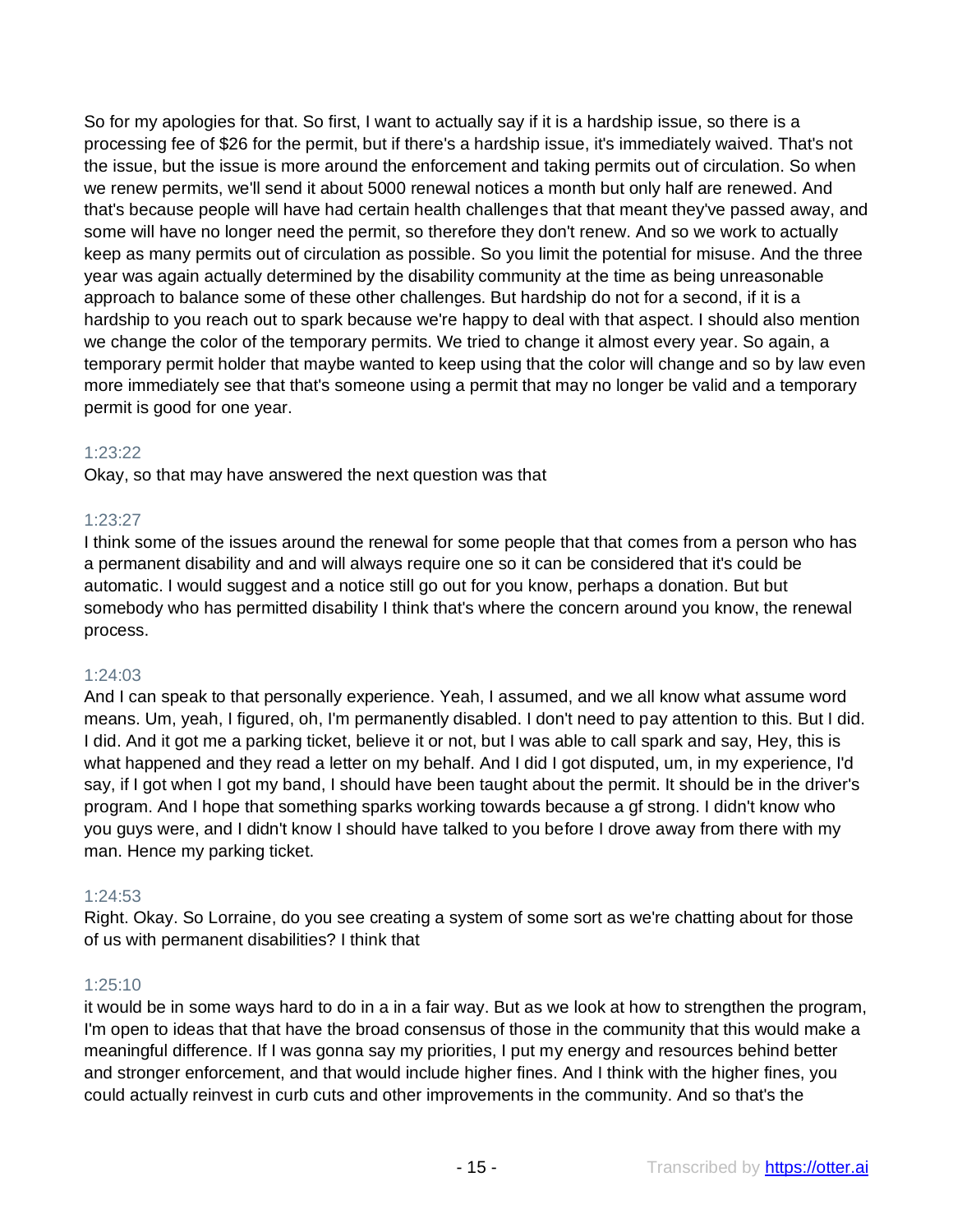direction I would go. But again, I'm open to learning more about how how permitholder see it. I do think that the \$26 processing fee we try to keep the cost as low as possible because we actually see Spark as an important social service. And many people do not have the resources. So we tried to keep the costs low, and where I would try to increase revenue or do things like that would be on the fine side. And so again, it's balancing all of these needs and and for sure, listening and learning from those who who see a valid reason to make change.

## 1:26:25

Yeah, okay. Great. Lorraine, thanks. And you brought up the topic of enforcement. So we're actually going to move to a question around the lack of enforcement surrounding the misuse of accessible parking because this is a huge issue that bubbled up through the survey as well. Many reported Law Officers claiming these issues were not their responsibility or out of their jurisdiction. So a lack of consequences leads to continued misuse of spots. question for Lisa, why is this a non issue for police and traffic cops and how can we bring more attention and therefore more enforcement to these offenses?

#### 1:27:15

In in the city, Vancouver, we have a lot of parking and a lot of metered parking and permit parking and otherwise regulated parking. So we actually have a huge fleet of bylaw enforcement officers because those those regulations around who can park in the street and when our bylaws so those bylaw enforcement officers are the ones in charge of enforcing the bylaws. So the Oh, quite frequently. I'll be honest, it does work on like a user report basis, and those officers are out patrolling the streets 24/7 But they don't see everything. And probably the best way to get action is to call 311 in the city of Vancouver, if you see somebody who's misusing a spot like that, and it can be a really quick response time. We have we have a lot of enforcement officers and they're they're pretty quick to get out to check on stuff like that because it's a it's a \$200 ticket. If you're parking in a non street accessible space and you you don't permit it's a ticket weed, right? Not not hugely frequently, but but we do write them and enforcement officers are pretty, pretty keen to write that permit because it's a pretty quick win for them.

#### 1:28:30

Right. Yeah. And so that so again, that's a municipality decision, is that correct to attach that consequence to it?

#### 1:28:42

That's right. And it is I will caveat that that it's it's only for on street parking, and I know we heard in the survey or the UCF is and as well, we put it through surveys that we've run that that doesn't help anybody if you're trying to park in the surface lot outside of the Safeway. We're running into Canadian Tire though the enforcement or the management of those lots is up to the property manager. So we don't have as much authority in those cases, but I understand that that's a that's a really tough challenge when you're just trying to go and get your groceries.

## 1:29:19

Right so perhaps more advocacy within each community to encourage some more enforcement around the parking.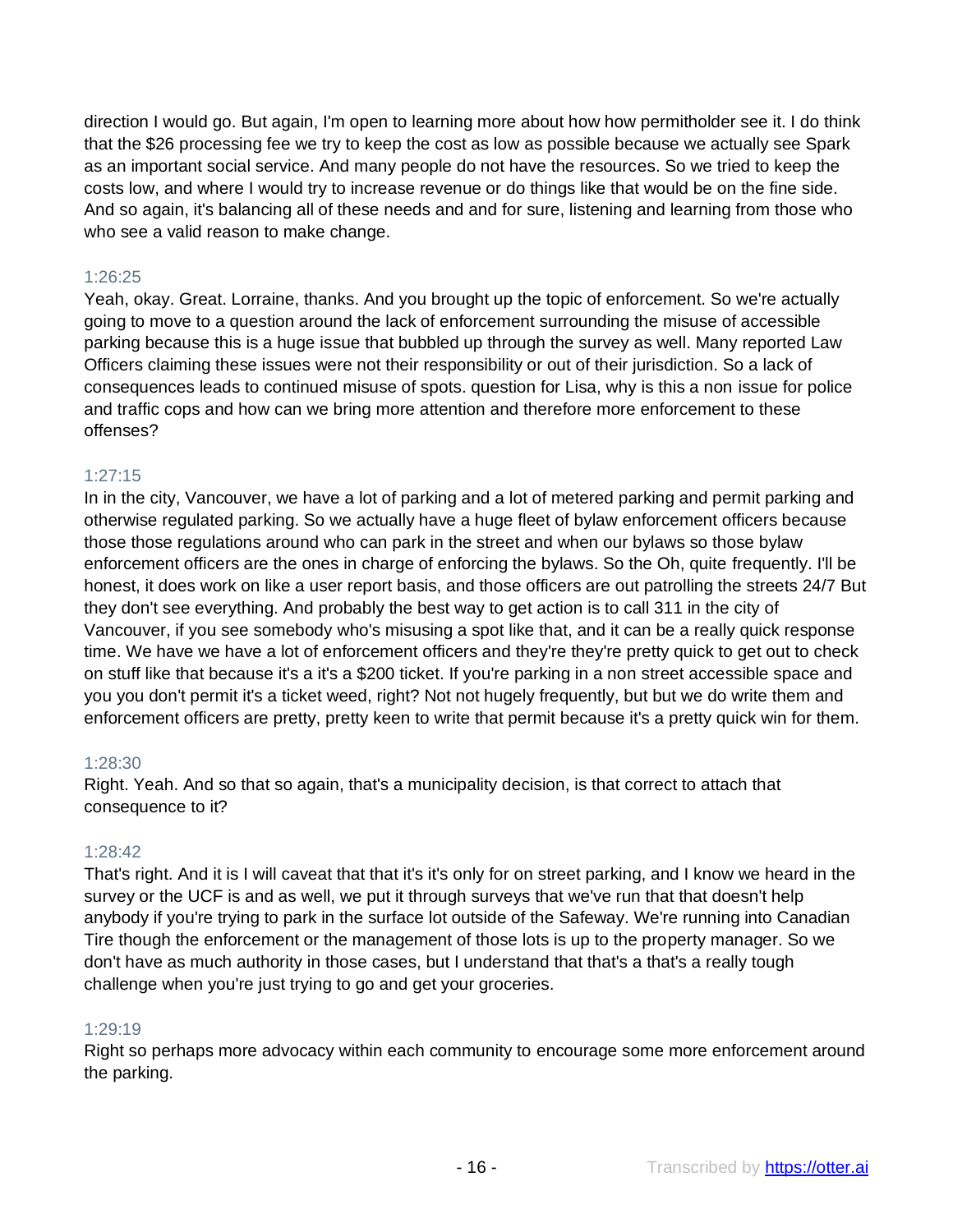## 1:29:30 Do you know how I enforce it?

## 1:29:32

Yeah, let us know. How do you enforce it Christy?

## 1:29:36

I pull up and I look and I make a point of the situation that I know I shouldn't pull up into. And I offer learning. I don't yell. I don't say hey, you're an idiot. I don't say look it Don't you see that black card there? I don't mean that because obviously they didn't see it. That's why they're there or it's something's going on. They needed that space just like I need it. But I do stay and I wait for the conversation. Or I've had some cool tools that I've been waiting to find again. And someone overdid it with posted stickers, but runnability to give me my van and they gave me a sticker that said You've left me in a tight spot. So we are able to leave that sticker on the person's window without having that conversation that's controversial. And leaves them angry at at handicap spot users. You know they're there for a reason. They either didn't see it, there wasn't enough awareness. It's not their fault. It's not like they go there every day be like Oh, I'm gonna find handicap spot. Take it over. Make everybody Matt Right. That's not why they did that. So we approached them in a in a learning atmosphere, kind of a thing. And it's unfortunate. I experienced it one time and I'll never do it again. I had to call somebody out and it was very embarrassing for that person. And I will never do that again. Ever since that day. I wait to have that conversation. So if you guys can bring some more tools out for us. Like these stickers. They were amazing. My friends use them all the time. I mean, if they were available with our parking permits when you give us a new one or as as permit holders, maybe we can get them annually. And I know we're always worried about litter. But somebody doesn't take that and throw it in the garbage. They take it off their window and they put it in their car because they're embarrassed and they don't want to ever have that happen again. I've watched it. Yeah, yeah. Good point. You can't do much else and I've asked him to step up. We have a program called step up and we just promote it locally as much as we can. We just opened up a new parking space. Yesterday actually we did a ribbon cutting ceremony and we got asked to be present as an advocacy group labeled Step up. So people went there and put all these shirts on. They were happy to show inclusion in the community. And they opened up a parking space that the business owner would do, because they're grandfathered and it's not their responsibility. Yeah. community comes together.

## 1:32:00

Absolutely. Thank you.

## 1:32:02

If I could add a couple of points to Christie's a two I do believe in the strength of community and how different people will approach spark. So we would have individuals who train local security guards who do work in the malls, offered to add awareness to their security guard training. We did work with Safeway, at one time but now they're so bees and so we lost the relationship, but they would actually put little enforcement notices on cars that said you may be parked here illegally and how to get a permit. So although I totally loved your post it note idea Christy, but the idea was then safely then would also play on their PSA system. So within the store, just rules about respecting the parking and so you start to see different connections that can come together. And we're happy to partner in any way like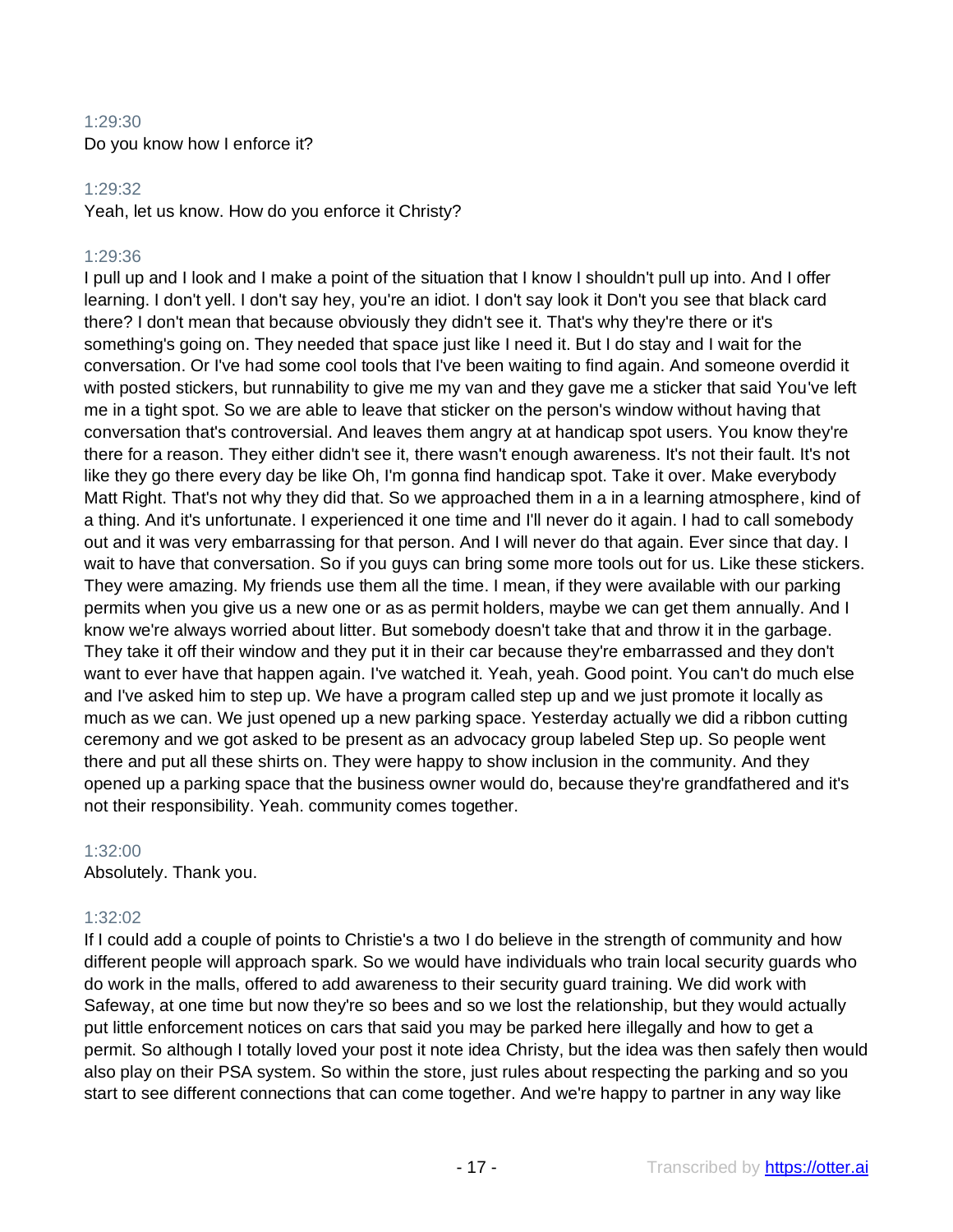that including the looks for these post it notes more, but I think it's conversations like these start us thinking about what we can do together in other ways.

## 1:33:06

Yeah, absolutely. Mike, do you have any ideas or suggestions on how to like mitigate this misuse?

## 1:33:18

Education, I think is the biggest thing and and need more of it. You know, especially within the passholders themselves, um, I you know, I needed an extra wide spot. But but some person with the who doesn't need that extra wide spot. Well, I mean, there's, you know, the wide spots and the regular size ones, but so often the person not needing the extra space will head for the larger one first. When they do need it. So, I mean, it's education within the passholders themselves as well.

## 1:33:58

Yeah, super good point. And that came up in a question as well. Lorraine, is there any educational literature handed out when you receive your accessible parking pass?

## 1:34:13

You would definitely get the rules of use of the program. But in a way, some of this parking etiquette that you're describing, we haven't done but it would be possible to do I see, Marnie and Vince on this zoom call too. And Marnie and Vince helped us do this project in the city of Richmond called accessible parking and accessible communities. And that was one of the things they found the wrong size vehicle in the wrong size space. So maybe there is something we can actually do around that. So these are great suggestions we can test and see if it helps, as we try to move the dial on some of the bigger pieces.

## 1:34:51

Perfect. Oh, hi, then how are you? You've got your hand up. So what are your thoughts and ideas around this topic? We need to unmute. There we go.

## 1:35:04

Thanks, Sonia. Nice to see you. Nice to see everybody. This is awesome. Sorry, I was late. I was on another zoom call with the RCD who are also celebrating this day by recognizing their volunteers. So again, I'm sorry I'm late getting on here but it's nice to see everyone. I wanted to just who was it Christie, I think mentioned grandfathering. And it led me to remember about something that's been mentioned in Richmond and I think in our community here and in delta as well. You know, we've been fighting and we've been advocating for enhanced accessible parking spots and municipalities have understood that and gone to to change their their bylaws in some cases, which is great. But we're getting also told that there's grandfathering they can't ask businesses to go back and remark the ones that have been marked from before. And I guess my question and there are a few government officials here. I'm wondering why there can't be why that grandfathering clause can't be removed. And these businesses are required to upgrade their standards so that like Mike says, you know the parking spot is going to be wide enough for vans and things like that. I'm sure that they don't have those grandfathering clauses in for other regulations that are in the building code like fire regulations, sprinkler systems, seismic upgrades. So why can't they also do it for the parking spots?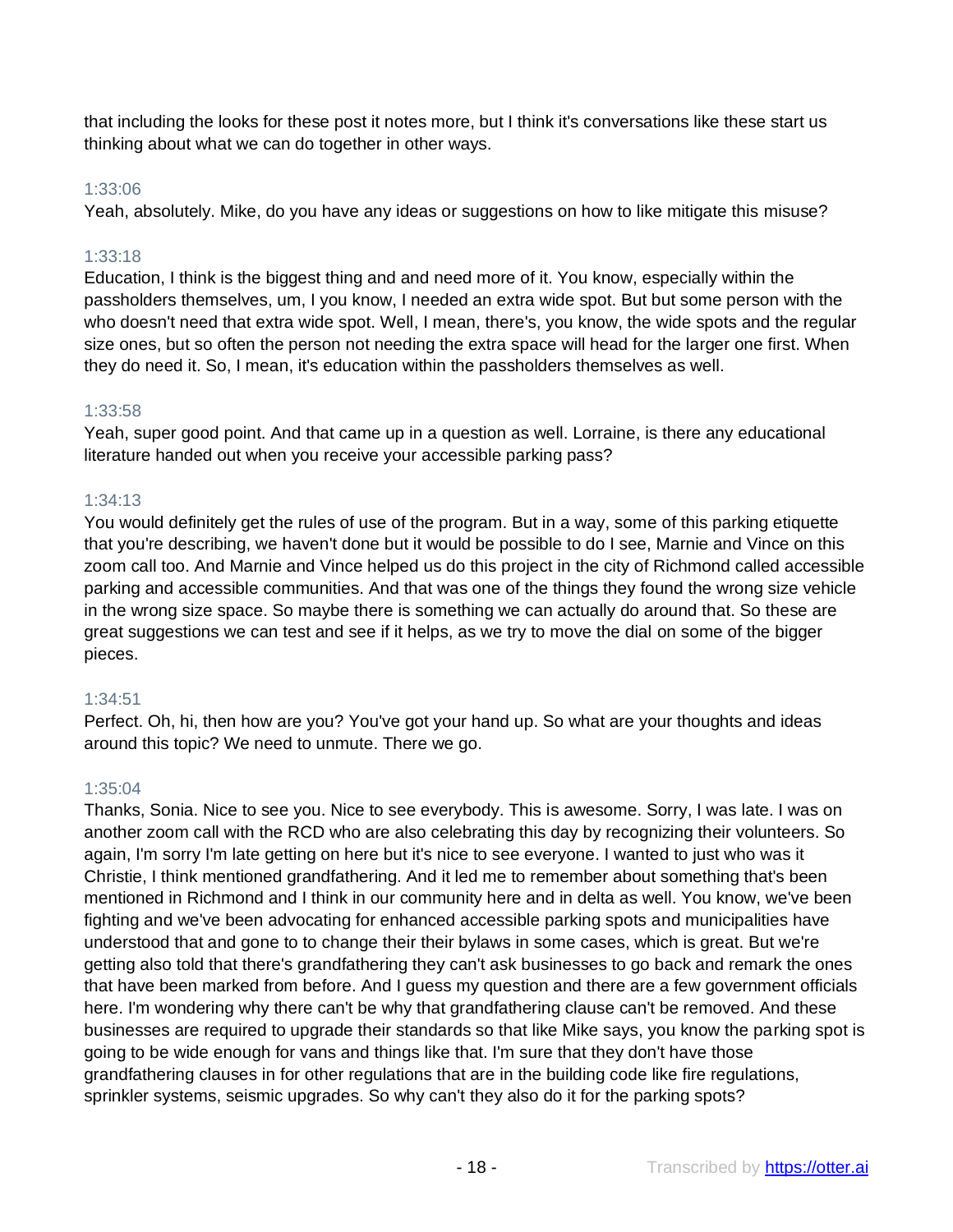## 1:36:59

Dan, do you want to address that question?

## 1:37:03

Sure. I'm working on the building codes currently actually, as well as the accessible BC act. Most things in the building code don't go aren't retroactive. Most things in the building code look forward. That said the building code currently does not regulate regular regulate accessible parking. However, municipalities have bylaws for it. And so I'll pass the pass it over to Lisa because this was a question that sort of came up before and Lisa, Lisa did answer it before as well.

## 1:37:40

Okay, thanks, Dan. Thanks,

## 1:37:42

Dan. Hey, Vince, nice to see you. Thanks for coming out. Did you did you didn't nail it pretty, pretty well, though. Our policies are really they they kind of have to be forward looking. And the reason for that is all of all of our checks and balances and making sure it's everything's following all the rules. It's they're all kind of conditional on a permit. So when when a building is being constructed, there's a whole bunch of different permits, they have to get it. Maybe they do a rezoning and then they get a development permit and then a building permit and all the other permits associated with electrical and plumbing and that kind of stuff and and that's where a lot of our authority lies. So for parking that usually falls under the the building permit or the development permit. And so once those permits are issued, and the building has become occupied, that's kind of where our, our authority, it doesn't end but it it loses we lose it lose a lot of authority at that point. So for example, going back to an older building and saying you need to restriped your accessible spaces to meet the new standard. That can actually be like hugely expensive depending on the construction type. It could result in like, fewer parking. Spaces overall because of column locations. And that's that's just not something that we can we can do at this point. But I would say that that just puts that much more emphasis and importance on getting it right the first time looking ahead. So the the way that we read our bylaws now will influence our built form over the next 5080 years. So we want our kids and our kids kids to be able to park and move around the city and the way that we wish for them. That's what we're working on today.

## 1:39:31

Thanks Lisa. Got a question here from the chat. And also a comment from a practicing physician Ramesh and and maybe this question will give Ramesh an opportunity to speak to so ask the question. First, as a person with a permanent disability again, why is it hang on a second? I'm just gonna read the whole comment. Why does a permanently disabled person like myself have to fight for their sticker or placard meanwhile, others who don't need it, get it no problem. This needs to change. So perhaps a question for Lorraine and then I can ask Ramesh to maybe speak to the placards and how they're given out.

## 1:40:27

Perfect, so we would rely on a doctor's referral and the many of the doctors that we work with. We know that they are very careful when they make that referral knowing that there is a lot of need in the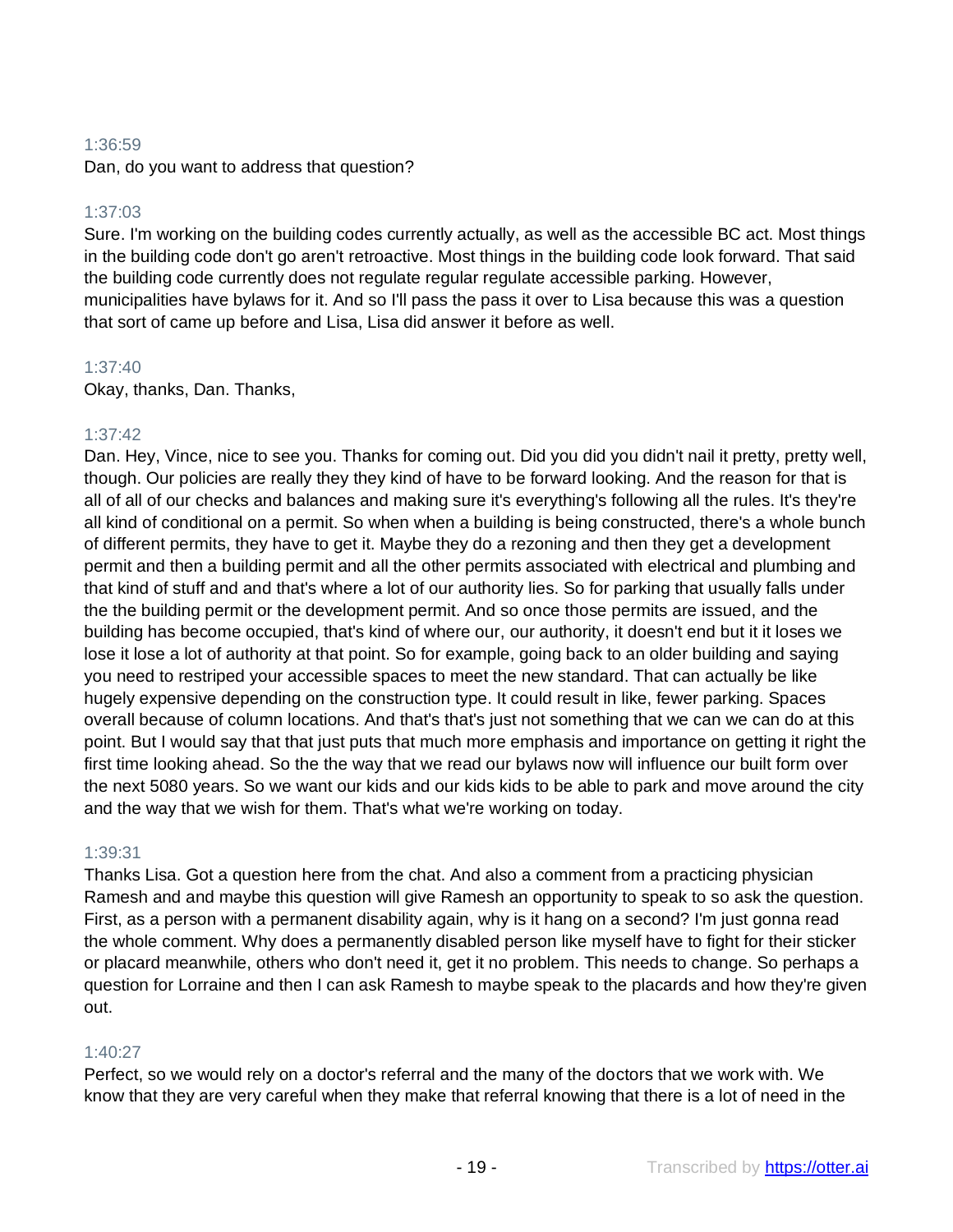community for these spaces. But we totally depend on their judgment and there are three tests one of the questions is the is it a mobility related disability, although safety of someone with low vision or hearing where it is safety issue crossing the parking lot would also be eligible. But is it a mobility related disability? Would the individual face a significant risk to the health if they had to walk more than 100 meters? And then does this individual rely on a mobility aid? So the doctor does the assessment we do not know the diagnosis or the condition requiring the permit, but we know that a doctor has made that informed judgment around that it actually isn't just a doctor, a physio therapist or an occupational therapist could also make that referral. So it is is someone a health practitioner in BC that has a valid MSP number. And just before I hand it over, I do want to give you one wonderful reassurance which is our system can pick up if people make up an MSP number, so we know that we do have valid referrals we do catch the odd one who has invented the need for the placard and we are able to prevent and stop those so I'll hand it over now to your physician.

## 1:42:01

Okay, thank you. Ramesh floors all yours.

#### 1:42:07

Okay, thank you. Thank you so much for having me as well did I actually just got this invitation two days ago. You are going very broad spectrum with this discussion which I'm not may not be anything person to comment upon. But my question is mostly about the criterias of disability disability is a relative thing. Whether it's a give me example of jet joint pain, so we want those patients to walk if they don't walk them end up in more problems. But there are a lot of people that I know personally, and even my friends have this disability parking, which I don't think they are. They're really disabled people though, just because they have a knee pain or something that doesn't make them disabled though. So question is, are there any criteria that you have fixed? Yes, mobility of 200 meters, walking with the aid and all those things are all fine there. But there's a lot of gray zones still that we're dealing with it there. And sometimes so, again, if patient has a stroke and unable to walk and nobody even thinks about it, or such as a COPD walking into oxygen, nobody thinks about it, but I'm talking about person with a backache or leg pain. Or knee pain or relative to that. How do you define that these are people are truly disabled. And all you just leave it up to the doctor and the patient. I think I will. Maybe I'll stop it here and then I can carry on if if there's any my personal suggestion there. Because I think many people are abusing or misusing the system. That's what I would like to see avoiding. But then you have to back up the positions of as well that what are the criterias

## 1:43:39

and I can I ask you a question. Do you think it was something that was in here already? I hope I don't jump ahead. Whenever you get up. Do you think that it would make more sense for the physiotherapist to do the release of these cards or is it better with Doctor?

#### 1:44:00

I would say doctor knows the patient better than the physiotherapist is if you only talking about mobility maybe the teacher knows but if person has got diabetes is got neuropathy and all those things a doctor will know better. So I do not see what the system is doing is unreasonable. Asked him the doctors to make fill that form. But question is for doctors also. There's a lot of gray zone what you really want the information what you don't want the information. Is the person truly disabled or non not there. Yeah.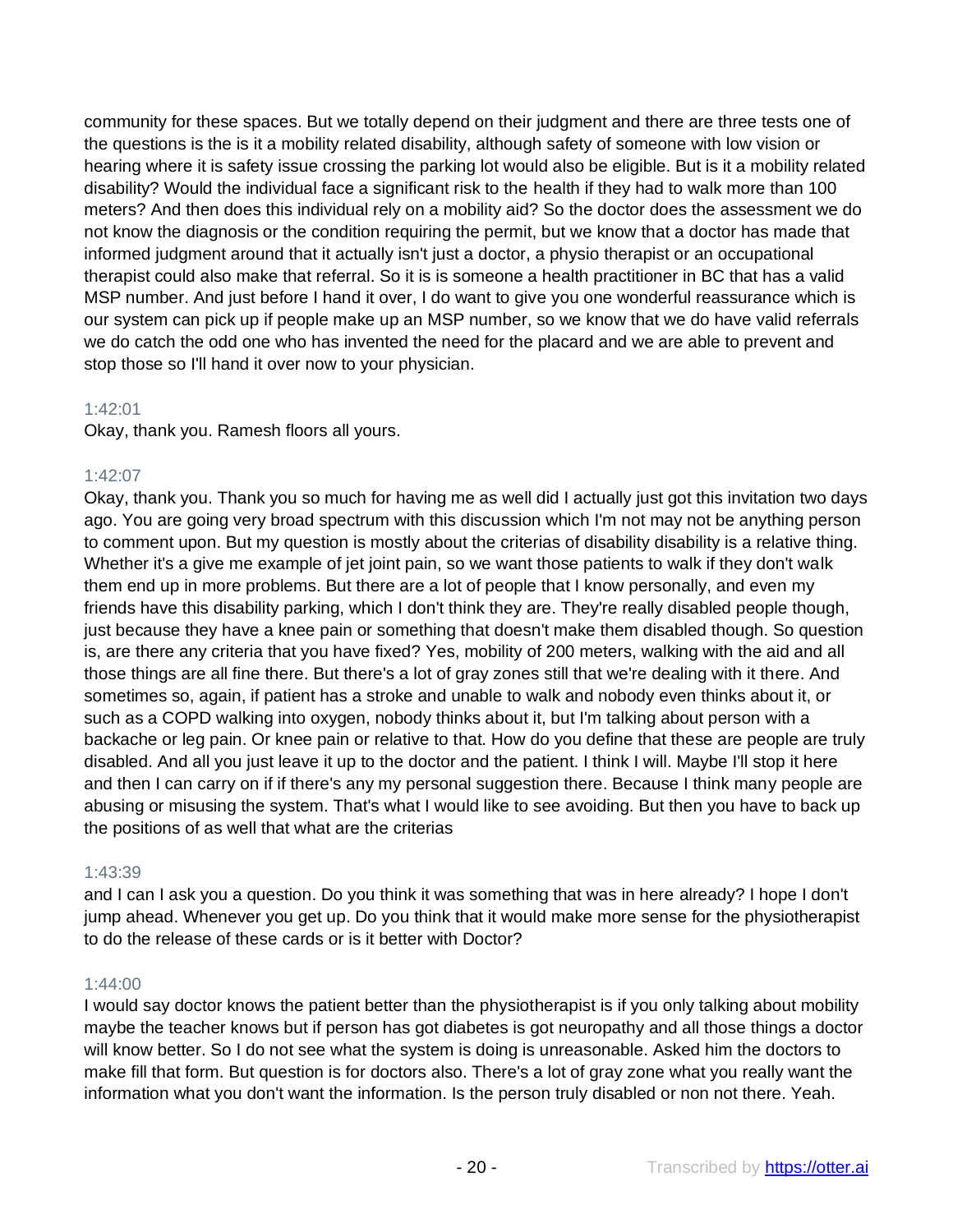#### 1:44:31

So I could speak to some of this and some of the others on this phone might also as well. So for sure. We have been talking about doing more physician education to kind of remind doctors but we when we get the application forms in I think many of the doctors have been very thoughtful in their assessment. So I would say if you if you think that the permit really isn't warranted, I would do a temporary permit. I would kind of trust that the individual seeking the permit may have a valid need for it. We may not fully understand it, but try with a temporary permit. We changed our application form to also let the physician signal that is a condition that may improve and we capture that in our system right now it is only temporary or permanent. But again, we do have data where the physician saying they're not really certain about this. The final point then is the permanent permit you want to make that as as related to the very specific need as possible. And so we would see quite a number of physicians now going into that middle ground. And that might be the signal that you're saying that it's just not as fully clear to you as as it should be. So that would be kind of my starting point and understanding on some of this.

#### 1:45:52

I think this is not understood that there should be more than black and white though whether it's a pain level or something like I don't have the full answer to my question as well. But I'm just saying there's a lot of gray zone that needs to be looked into there. Like postoperatively Yes, I do many times give temporary, like parking permit or parking restriction to people who have surgery. Yes, they need help there. Give them two three to six months and they are fine. But I'm talking about the knee pain and the back pain patients who want these things. And actually, I even my friends I had a ride with them. They just put the stick around and the walk away as good as I do there. And really they don't feel that they should be in there. Again, I'm not complaining about it in the job, but I'm taking in generality I'm talking about.

#### 1:46:42

And so I would just add that I think physicians play an important gatekeeping role. In for sure. If you feel that you're unclear. Others might be unclear. We could do more education. I don't think that's the issue. I'm I'm I'm a data type. So when I first kind of started, I thought oh, I'll look at all our physician database and I'll see who's handing away too many. And it's how you kind of see the world even around disability and hidden disability. The numbers would tell us that relative to the level of need within the population there. There aren't as many permits as we would think there's too much need and in a way too few spaces and a population that's changing and a whole range of needs around this. When I kind of map my physicians against my communities against my picture of individuals who are in need. There's no single physician that jumps out they make referrals and they don't and it looks like how you'd kind of understand the pattern within the community. So I don't see any specific position doing too much relative to the needs in the community. You don't necessarily see a lot of permits out there. You do want to collect back expired permits and for sure you do want to be cautious if if you as a physician don't think that the person requires the permit. Maybe there is something we can give you to amplify and reinforce your voice but we would need the physician referral to trigger us enacting around issuing a permit

#### 1:48:17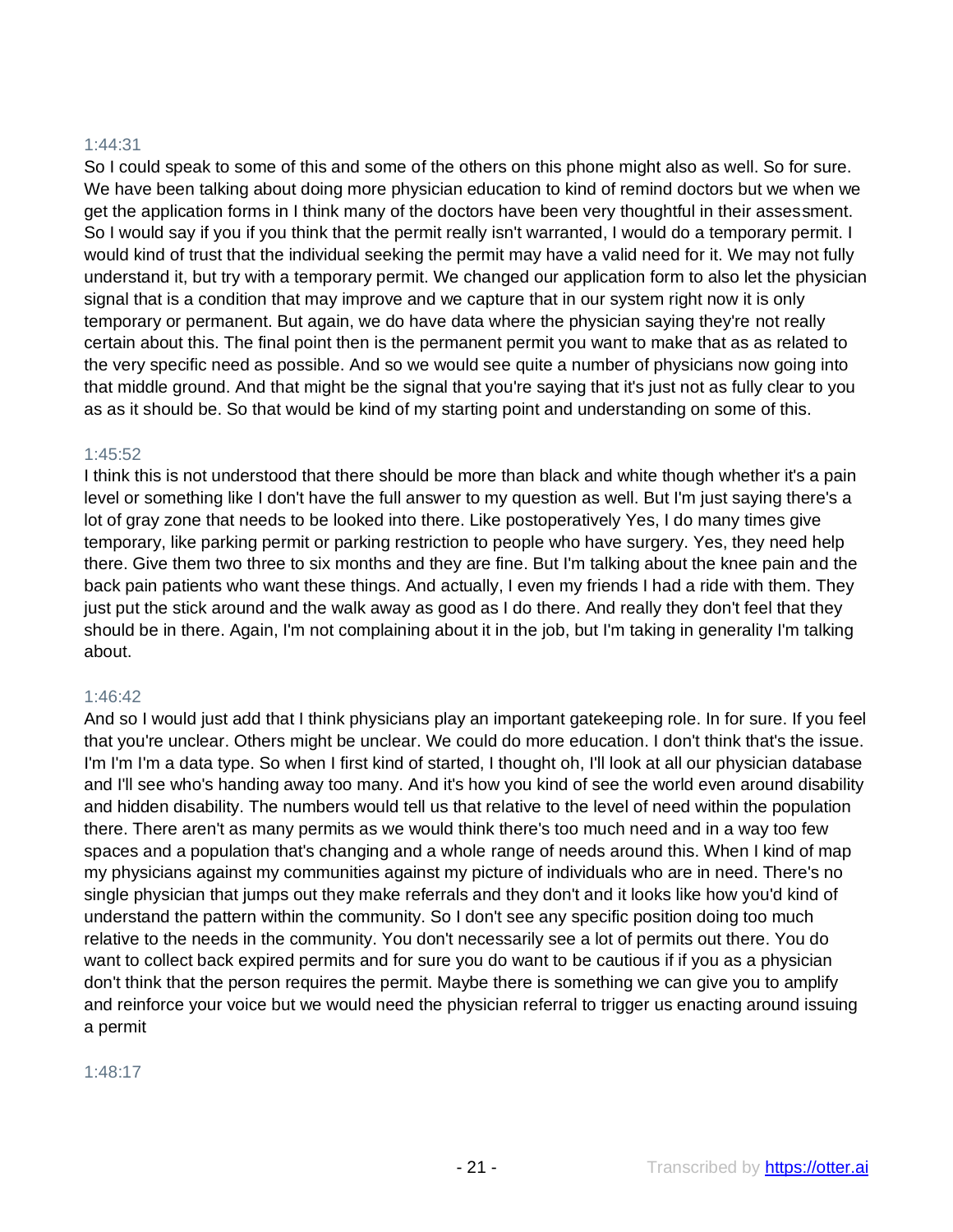right i i feel to just based on what you just said, for the I forget your first name the doctor that's on the call. I'm so sorry. Ramesh, Ramesh, based on what you just said, Ramesh, and I don't know if Dan and Lorraine caught can catch what I'm getting at. It sounds like there is a definite need for two types of handicap parking. People that use mobility devices in general, in a bad space and people that don't in a regular stall that's already available in our communities today. Just that's what I just kind of had rolling in my head from what the doctor just said, you know, there's a there's a definite divide that I can see but like what does that look like in the parking world? In the vast spaces, it would open up a community that is different than the handicap that is originally here. The event space would be wider and I just wonder, too, that causes a divide in persons with disabilities because now we're we got walkers and we got people who use AIDS. But I'm my brains going around in circles as it usually does with it, but that's what I just heard there. I think a device or not a device might help this big giant group where we can't figure out where people end and we began.

## 1:49:40

I think you'll still hit the shortage of spaces. If there was already van accessible parking or enough whitespaces we wouldn't be having this challenge. Because I think you'd see it would work itself through and that you could make those differences. So in a way you have to add the right spaces in the right places to start the conversation. And then for sure you tell someone oh those extra whitespace is there for people who have mobility aids and who require that space, your space beside no problem because we see there's a need and and you would fit the criteria, but I don't think we have enough spaces.

## 1:50:20

Yeah. Yeah. And Vince just put in a really good comment. Took it right out of what I was thinking maybe it's not van parking, but if you've if you're a person using a wheelchair, I you know, I couldn't agree with you more Christy that like either, and that's a good place to start. Like we got to start with something right. We might not get it right right away. But we've got to start with something where we have spots for people who use wheelchairs. Maybe they're not driving a van, maybe they're driving a car, but there are wheelchair users so they need the extra spot. That's my two cents, but I'm the moderator. And I do need to ask Robin because she's got her hand up and she's been waiting for a while if she has a comment on this or a question, Robin.

## 1:51:09

Sorry, it took me a while to unmute. That's, um, I actually put my hand at a time ago. Yeah, three points. The first one was about the new standards are going forward. That is you know, if they're in development, bylaws, they only apply to newbies. And it's my opinion that that will take too long and it will be haphazard. Yes, so you'll have a modern standard of accessible parking both in supply and dimension in areas that are undergoing rejuvenation or new development, but it's going to leave older areas with the old standard. So I'm thinking that there is something that local governments can do when they're new to regulation of accessible parking because there are so many that haven't filled the gap that the provincial code left when they're rolling out that new standard could they not provide tools and grants and things like that for retrofitting? So once they have the public's attention, because they're going to be touting their achievement of this new Bylaw and standard, then have almost like templates, turn three spaces into two or something like that. Some sort of proactive help, because it has to be attacked on two prongs. You can't you won't get enough to keep it to keep up with the pace of disability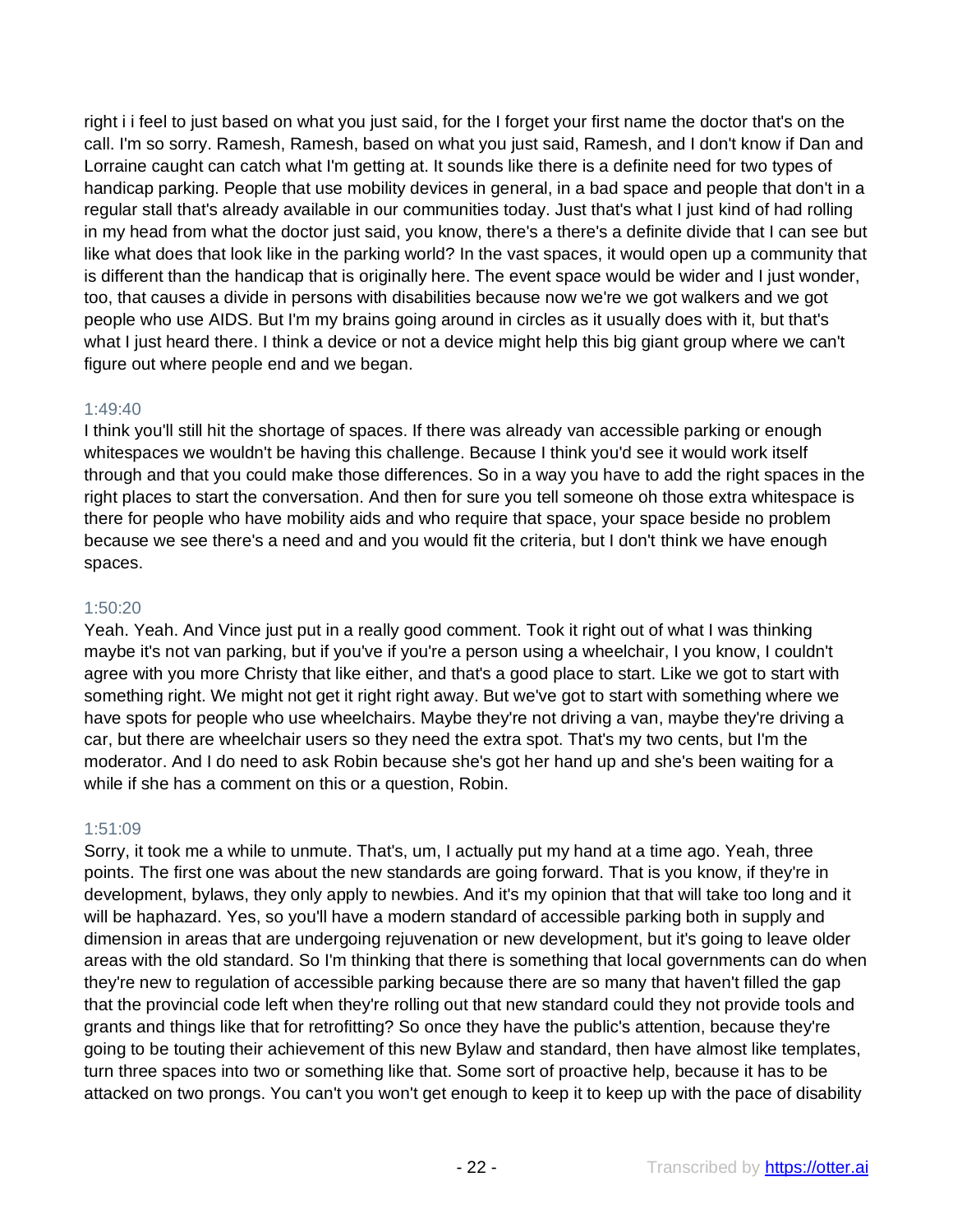growth with the aging population. Just by new buildings. So that was one point. Also, we've been talking about our laws for private developments, what our governments doing them selves, local governments to create their own standards and bind themselves to modern design and supply of accessible parking. And then the other one, a city Victoria Facebook fee just came up while I was on the call and it was a reminder about snow removal and their prioritization system. It doesn't include accessible parking stalls. Or the access for the stores to the sidewalks that the merge students are supposed to keep clear. So I don't know if that can be embedded in bylaws but who cares if you can park there if you can't get out of your car to where you need to go? Those were my three points.

## 1:53:40

Yeah, thanks, Robin for your thoughts. Do any of the panelists have any feedback on Robins thoughts?

## 1:53:50

At least mine if I went

## 1:53:52

for sure. Go ahead, Dan.

## 1:53:56

Yeah, so you know, this, this conversation is really I'm finding really valuable. It's something that you know, I'm working on these these issues in these standards currently. And I'm finding this really valuable in in sort of the way I'm thinking both in the different sizes of parking spaces like the last question and as well as thinking about how we do provide accessible parking in some of these in some of these older developments. So the accessible bpcr code we're developing standards on and I know it's not perfect because, you know, I would like to see everything done now. too, but we do have to do proper consultation. Part of what this act is going to do is it's going to transform the way we think about disability. It's going to transform, you know, the biggest barrier the biggest barrier to folks with disabilities is the attitudinal barrier that wider society has. It's not it's not necessarily you know, it's a much wider problem than just than just codes or, or standards. Right. This is and this piece of legislation I can see it as a vehicle for transforming British Columbia to the most accessible province by making everyone understand how important accessibility is and like like you said Robin providing them with the with the tools to make their businesses developments or or other spaces accessible as well. So with that, I'll pass it over to Lisa.

## 1:55:36

Thanks, Jim.

## 1:55:37

Thanks, Dan. I wrote a couple notes while you were speaking Robin because I wanted to make sure I touched on everything but your I think your second question was about like what are what are municipalities doing to improve because you're quite right we don't have it perfect far from but a couple of things that we've done in the last last few years but honestly extending quite a ways back is really around listening. Like a I'll be honest, all the people working, or myself and all the people on my team we are temporarily able bodied people. We do not have the lived experience that so many of you on this call have and that's why that's why I'm really happy to like shut up and listen for a lot of these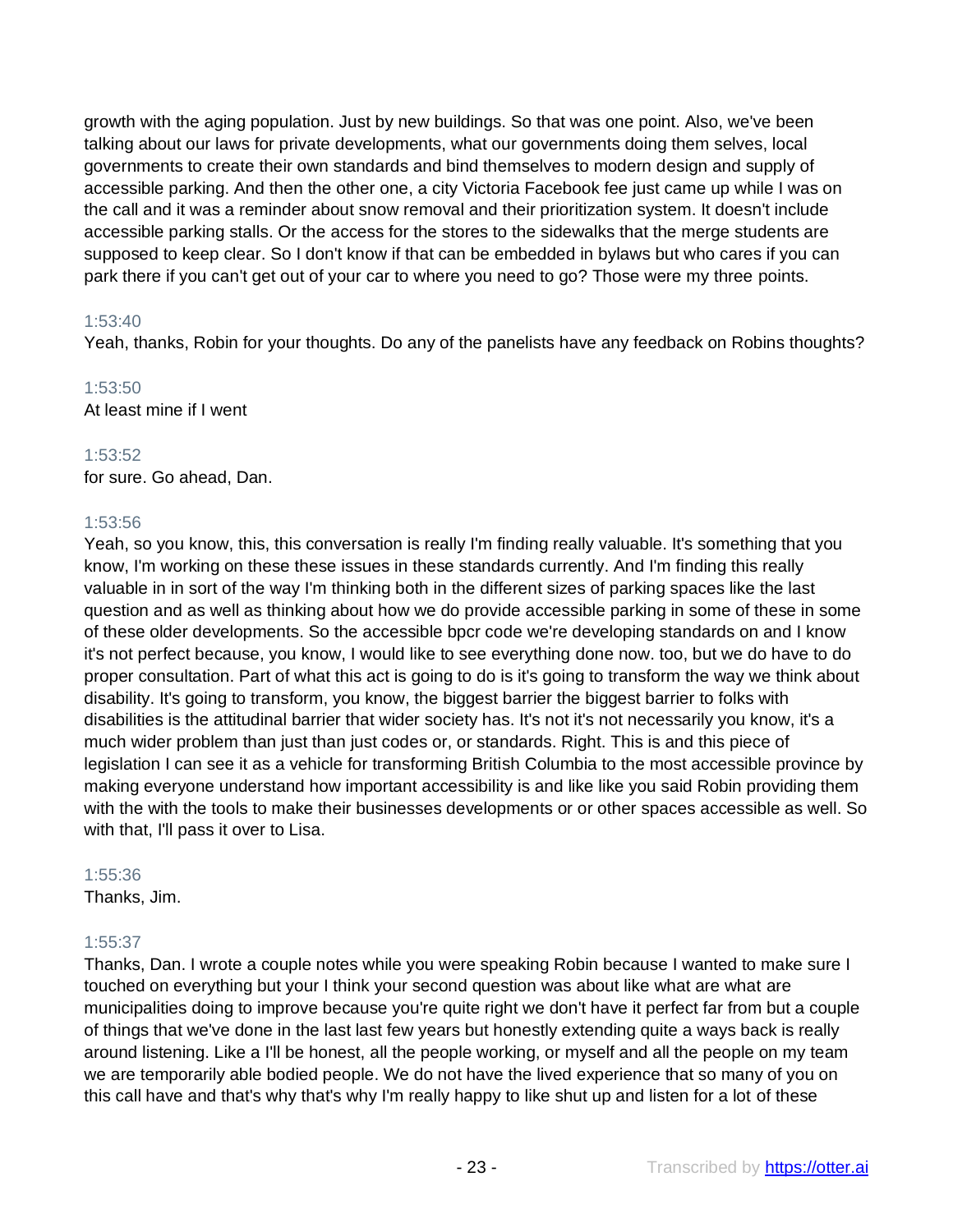things. So in addition to these kinds of forums, we also we ran a big survey. I know a few of you on the call participated in the survey thank you a couple years ago trying to get a feel for what the what the parking experience is like in Vancouver recognizing that it's it's a destination for people of the region to so not just for residents but people traveling into Vancouver. That was super insightful, like over 1000 people responded and there's a ton of information there. And then we also are really fortunate to have our persons with disabilities Advisory Committee. Also a few of you on the call. Thank you so much for joining who are so wonderful when we bounce ideas off of off of you guys. Some really grateful for that community of people. But the the main thing we're working on right now is down accessible parking. So I'm really excited that it's come up a couple times in the call already. Lorraine mentioned we co hosted a design charrette together with Spark VC earlier this this year yet still still 2021 This summer where where we got to observe a bunch of people driving and parking and trying to use different sizes of spaces and what was working and what was clearly not working. And our outcome of that is how important van accessible spaces are and whether it's for a van specifically or somebody from from the outcome of that shred it. It looked a lot more like people with with like lifts but either way, having a little bit of extra space for those people that do need it. That's been our focus for the last year or so. We had to take a bit of a pause when COVID hit because we couldn't collect the data that we wanted to but yeah, that's that's our our next thing coming out of city Vancouver. So stay tuned. Thanks for your question, Robin.

## 1:58:04

Yeah, thanks, Lisa. And you know, you've really touched on something that it's like, back and forth, right. Like we have to advocate for ourselves. Well, yeah, the municipalities have to listen to and that's the give and take. So thank you for listening, and we need to encourage our other municipalities to listen to the advocates. And but I think also as an advocate, we need to make sure that we're coming from a quieter space so that it can be heard. Just sometimes if it comes across too hard. It gets shut down. So thanks for listening. And so a question that Vince also is asking, is there an inventory or list of municipalities with enhanced accessible parking bylaws? Can the standards go back to the province so it is more standardized? With the speed maybe a question for Dan or it looks like you're ready to answer it or Lorraine? Dan, you wanna fly out this one? Okay.

## 1:59:13

I was prepared to give something that resembled an answer. Um, so, this question was asked earlier events about, you know, if we had that inventory, or if I knew and I don't at the moment out of the 200 200 Plus municipalities across BC, we haven't taken any inventory, but it's definitely something to consider and thank you for the suggestion. I, I can't make promises because the work of the accessibility committee isn't done as well as the work that I'm doing on building codes right now. Which you can all have input in if you go to engage.gov.bc.ca Right now we do have a we do have a survey up until January 13. So if you if you would like to weigh in on accessibility features that you'd like to see in the building code, you can, you can go there. But we are doing work on the building code. Parking has been discussed. I can't say if it would be brought back to the province. We aren't we haven't made any decisions like that. But there is the potential for this and that's why it's great to hear the feedback here. For me to hear the feedback here because this is you know, my job is to consult on accessibility within the building code and accessibility when it comes to the accessible VCXO. You know, it might not be the most satisfactory answer but thank you for asking the questions and thanks for allowing me to be a part of this part of this event today.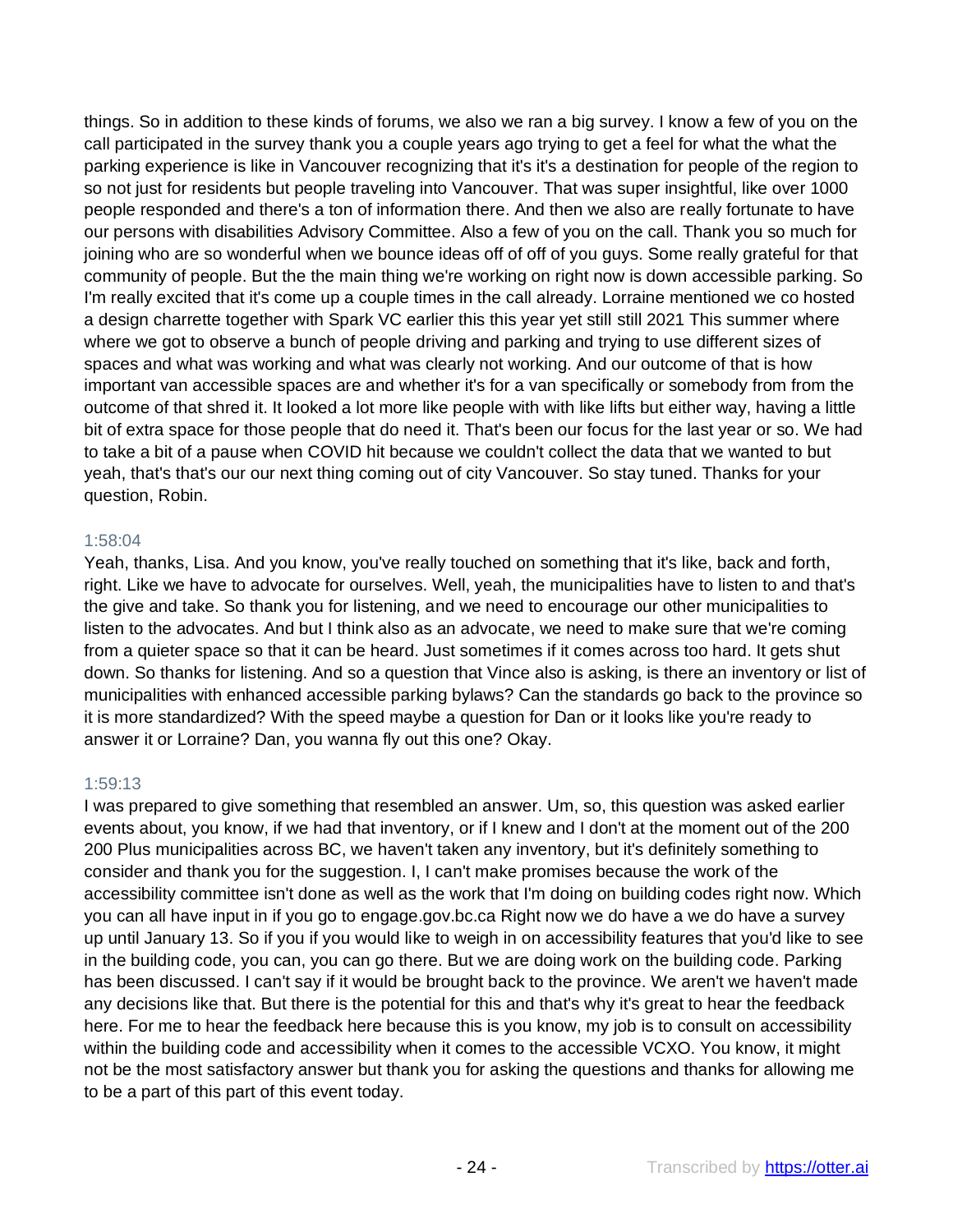## 2:00:53

Thanks, Dan.

## 2:00:55

I know the northern BC mayor and councils are the only ones I've talked to my whole life but I know they all get together and they do annually. Maybe those reports happen in other places as well. I just know in the northern Northern Corridor they do get together as mayors a lot and or maybe those reports could come to you Dan.

## 2:01:24

That would be great. I'll just type my email address into the chat.

## 2:01:31

Perfect, thanks. Thanks, Dan. I don't remember who who brought it up, but the attitudinal barrier topic got brought up. So what are some of the palace thoughts around how to address this barrier? Christy Do you want to do you want to fly out that or Mike?

## 2:01:57

The attitude attitudinal barrier um I only have grade 12. What does that word mean?

## 2:02:05

So just people's attitudes around their around persons with disabilities, how we're being treated, how we, how people view those of us with the different abilities so people's attitudes towards us. Yeah. My for me,

## 2:02:29

I mean, I think it's, it's come a long way. You know, I was I was injured prior to Rick Hansen wheeled around the world. So I think you know, prior to that, I just, you know, I I think back I when I was injured, I always I love to shoot rifle. And I you know, a year after I was hurt wheeled up to a enter table at a turkey shoot. And they looked at me like I was, you know, extremely disabled and at the time I felt the same way but you know, I you know, I after winning six straight matches, and then they said what it would I quit but I think you know, overall, people have and people have seen people succeed, while having a disability, you know, having families compete in sport, and various other things. So I think it's, it's come a long way. And, you know, and a lot this stemmed from kids even, you know, still parents you know, the kid comes up in tries to ask question, you know, the parents may, you know, hush hush, but but a lot are saying, oh, go ahead and ask questions. Right. So, you know, overall, I think it's, it's, it's come a long way so, you know, I That's my my opinion.

## 2:03:52

For me from my generation. And my experience. I'm always embarrassed to say this in public, but I do because it does mean a lot. Before I got in my car accident and broke my neck. I assumed people were in wheelchairs because their brains weren't working. And that's from a small town, isolated opinion that resources and things don't outreach me. Maybe it was the way I was raised in my family. But I've talked to a lot of other people who are really keen on accountability in their life all of a sudden now, and they'll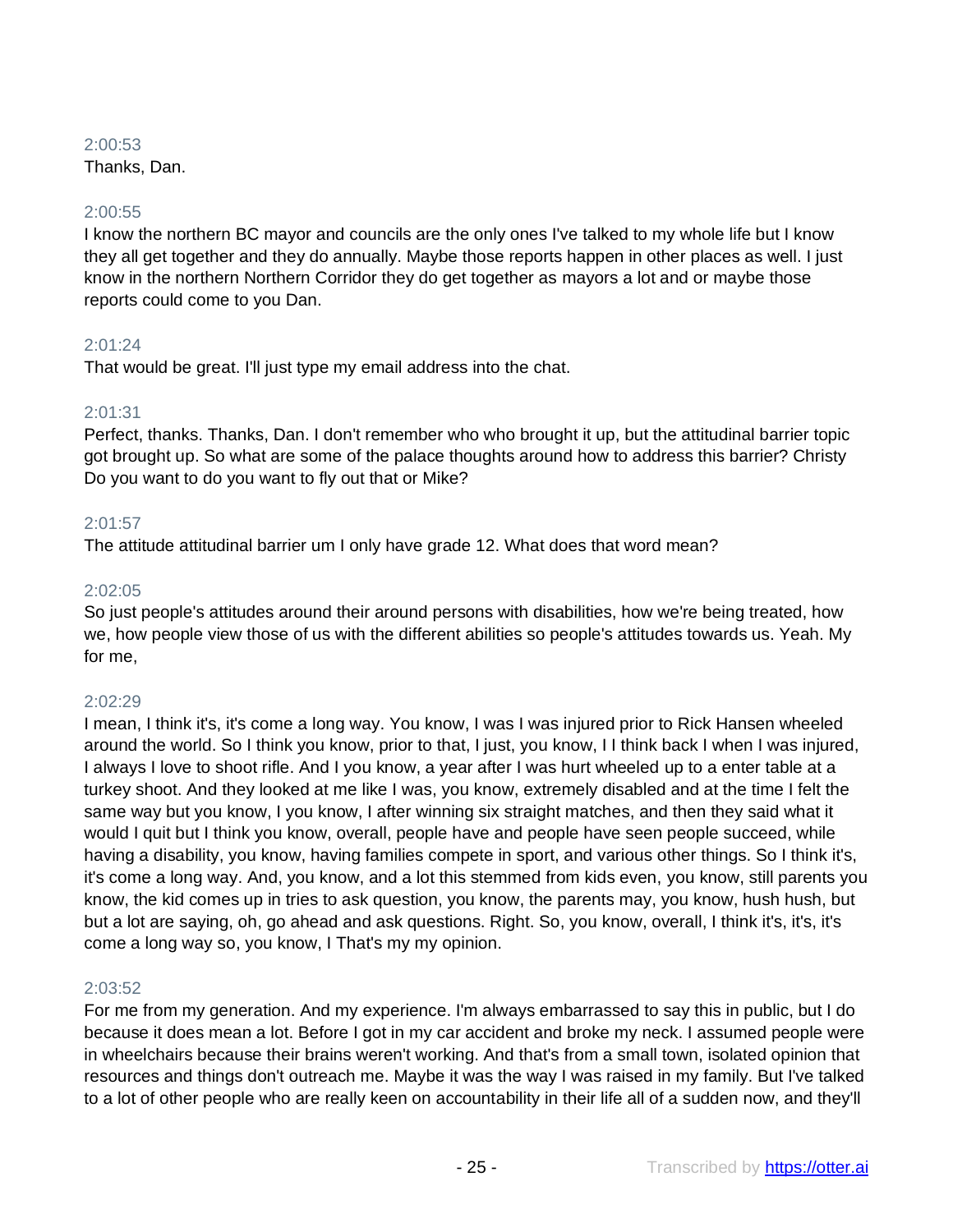say the same thing. I just assumed because you have an eight an eight or something is broken on you that that's it. People don't see that we we we can get farther and get past it. People don't see that. That's not it. Oh, there's a wheelchair. Well, no, there's a potential. That's what that is. And it's one stem step up. And this program and assemble on my shirt was I feel like it hasn't evolved. I feel like it's gotten worse and I feel like we've been kept hard and people with disabilities. They have so many opportunities. That they're not open to due to accessibility issues. And I think it's worse, honestly now more than ever, because now we just don't even get in. We just I see people, they'd rather bring me something from a store instead of say, hey, Christy, let's get you out and let's see what it takes to get you in here. And maybe in a month, you can come in no there they think that's okay to just serve me in my car. Well, that's not what I want. I want to go inside, right? So I guess what I'm saying is, the oil attitude is really huge right now in my opinion. Oh, well, we'll just figure it out. But that's leaving us all palliative because they're bringing the world to us instead of opening up the world for us. Does that make sense?

## 2:05:48

Yeah, absolutely. It makes sense. And I think you had a couple of comments coming through that echoed your thoughts that it almost feels like it's going a little bit backwards and yeah, I mean, I think we're still dealing with parking and main entrances and accessible washrooms and we need those three key priority accessible features in place to participate in community, whatever that is. So absolutely. Accessibility still has a

## 2:06:19

long way to go.

## 2:06:20

Yeah. Can I ask the question about motor vehicle act? Is there time for that?

## 2:06:24

Sure, is the question Christy.

## 2:06:27

Well, what role doesn't

## 2:06:29

want to be a clock play and parking because we need to drive a vehicle to get to these parking spaces that are such an issue. And I personally don't remember ever seeing anything on my driver's training about accessible parking spaces or what the use of them are for and I think that that's something other drivers should be aware of. In the motor vehicle Act, or in the licensing program in general, maybe some attention can be brought there, because I think that's where this could start. And the motor vehicle Act also is law. So if we want to regulate signs or new parking spaces, I feel like they should be really involved in these conversations. I'm not sure if they have been or not but to me, in my experience that plays a pretty big key sign enforcement by law charges right. And then to get them off their charges I think Lorraine and spark bc I don't know where I've heard about it before, but there's a program or could open up a program that if you get charged if you get to find whoever do share find by 20% if you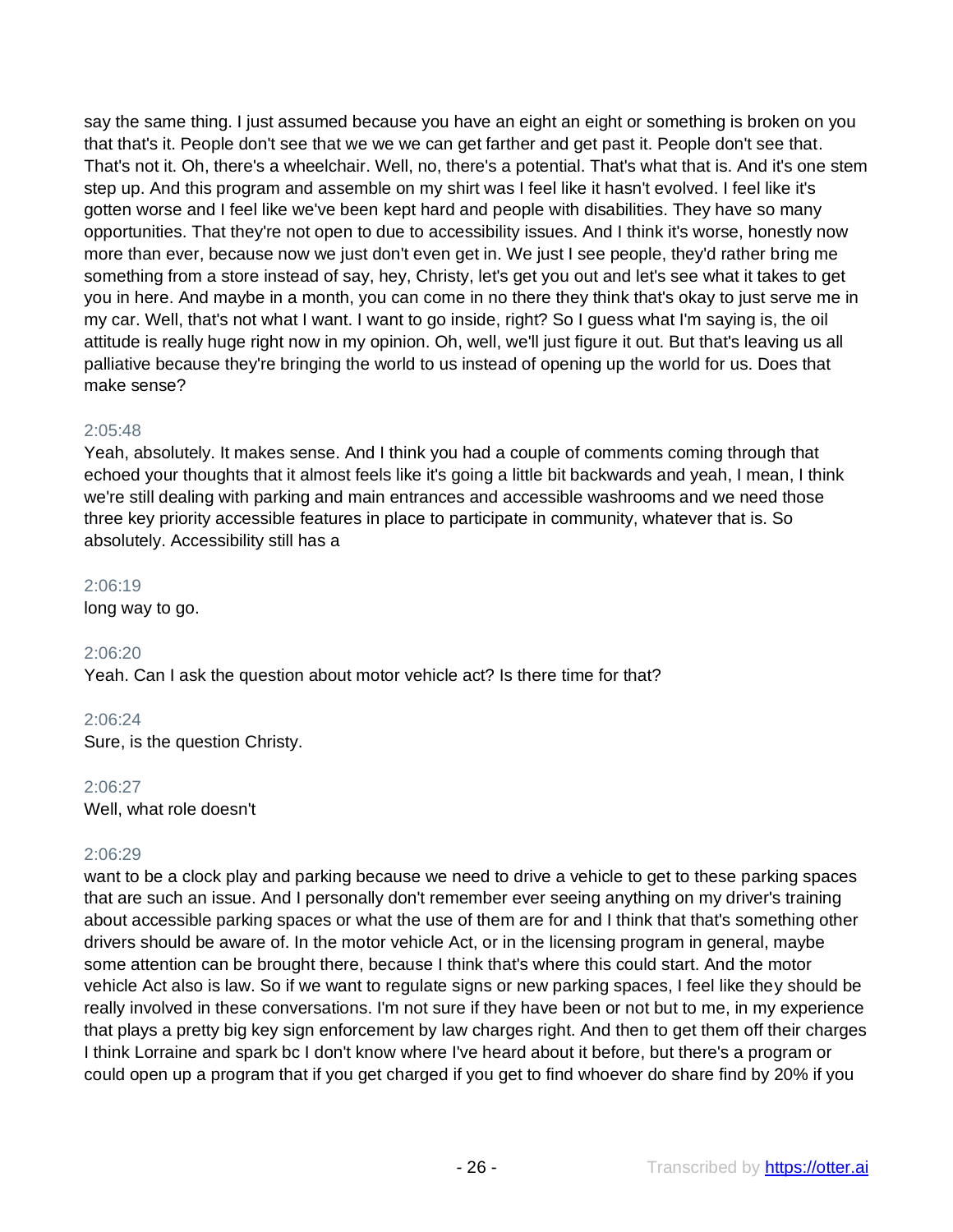take this course about handicapped parking spaces and how to do better next time, something along those lines right as a reward program for information for less of a fine. Right.

## 2:07:52

Dan, do you have any comments on Chris's suggestion around the motor vehicle act being a part of this dilemma?

## 2:08:01

Yeah, yeah, the motor vehicle act currently has zero to say about parking. But this is a I mean, it's good feedback. It's good for me to hear for sure. And it's it's questions that I can go back and ask my colleagues about but yeah, yeah, thank you for bringing it up. Anyway, and thanks for you know, for telling us about it.

## 2:08:26

Thanks, Stan. And, uh, I've got a comment and a question coming in. Do panelists think there's any role for the provincial human rights system in BC for addressing this issue? The attitudinal issue are the BC Human Rights Tribunal or commission engaged in any way? Think that's coming at you again, Dan. Yeah, yeah,

## 2:08:52

we like answering questions. Um,

## 2:08:54

so the

## 2:08:59

the accessibility legislation, which was when I was talking about that will address the attitudinal issue. The Human Rights Commissioner, you know, was able to have some input into what that legislation look like. And and I believe they're quite happy with it. I'm not sure. I think the attitudinal issue is going to be you know, the the BC Human Rights Commission is definitely well placed to address breaches of human rights. I don't know that it's going to be a venue where we'll be able to have attitudinal change. That's going to be a society wide change. And part of that is going out there and talking to folks about this legislation and making sure that they that the legislation is well understood and as effective as possible, and that means that I'm reaching out to, you know, communities besides the disability community, around accessibility, and I'm reaching out to the business community, the labor community, just the community at large to make people realize that, you know, making things accessible isn't a burden. It's actually helping your fellow humans participate in everyday life. And, you know, identifying and preventing and removing barriers is, is vital for folks with disabilities to be able to participate meaningfully and fully in their communities. And I think, you know, when we start framing, framing accessibility in that lens, rather than in a lens of, hey, this is going to cost you some more money. I think, I think at that point, we start to bring about attitudinal transformative change. And so I'm quite excited about the work I'm doing and and and hopeful that you know, this is something we're going to do.

#### 2:10:59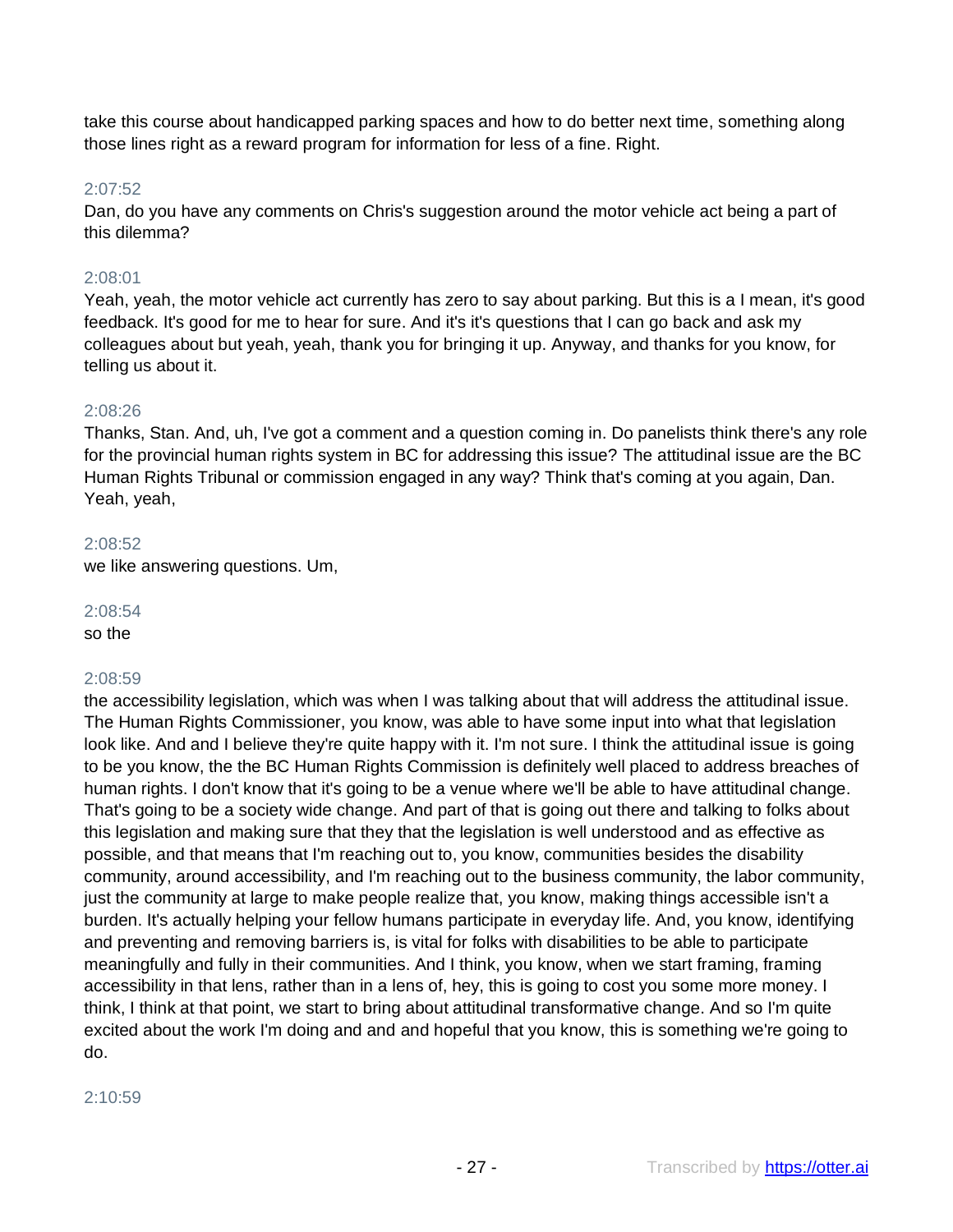Yeah, very true. We need to speak to the I think the compassion and the understanding of why we need these spots, why we need the attitude change. We want to make sure we're fully inclusive to everybody. And by doing the opposite, you know, that's what we're doing. We're leaving people out. So there needs to be understanding and compassion for sure.

## 2:11:29

I also I also really liked what Lisa said, where she said, you know, that she was temporarily abled.

## 2:11:36

I did too. Yeah,

## 2:11:37

I think if people understand it in that lens, because we're we're, well, I'm disabled. Everyone is temporarily abled. When you think about, you know, aging, there are going to be barriers that you are going to have to overcome as you age. And, you know, sometimes you're just a bad bike ride. Away from being being disabled as well. So I think that's a really good way to frame it and, and part of probably the way that we're going to get there with some wisdom system what or society society wide attitudinal change.

## 2:12:15

Yeah, absolutely. Absolutely.

## 2:12:22

Okay, I got to kind of circle back to something that came up earlier and then we didn't get a chance to speak to it. But it has been a hot topic. Through the survey is snow removal, and hops. Lisa, I'm gonna throw this at you around, snowmobile, stump removal and often. You know, sometimes that snow removal gets removed from other places and put in the accessible parking spots that gets used for that and it's yeah, what can you say about snow removal?

## 2:13:05

Say that if people are piling up snow in their accessible parking spaces, that that's not wrong. From a city perspective, and how we clean our roads, our priorities are usually around the major roads and bus routes. First, recognizing that not everybody has a car number one, not everybody chooses to use their car and a lot of people, especially in Vancouver, don't have cars suitable for driving in the snow. So a lot of people rely on public transit during snow events. And so we want to make sure that those buses can operate safely moving a lot of people on those major corridors beyond that, then obviously we look at bridges and emergency access routes. And we also look at my groups, because we have I know we've been criticized in the past that it can often appear that our protected bike lanes get plowed before a lot of roads or sidewalks. That's that's unintentional. We just only have a couple of pieces of equipment that fit into the bike lane and they move around pretty quickly and they're quite nimble. But by cleanse can also be an option for somebody who's who's wheeling because they do usually get cleared quite quickly. But sidewalks are a big thing. I'm not sure. I'm sure some some folks on the call have have heard this. There's been studies around how do you prioritize no clearing for better outcomes. And like I said City Bank where we focus on roads and bus routes, but there's some research to suggest that if you focus on sidewalks, you own your schools. That's how you prevent more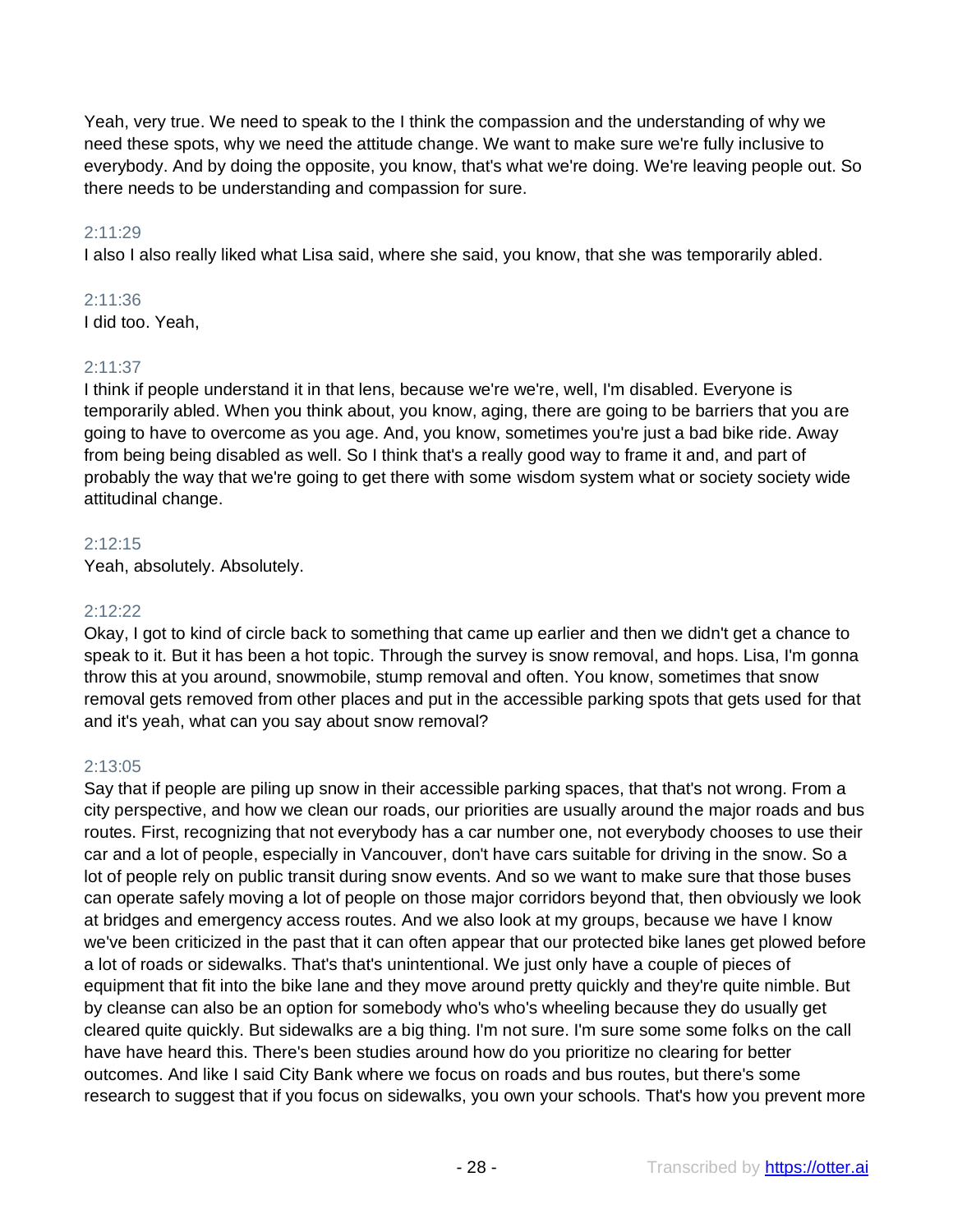injury. Because of like those where the slips trips and falls happen and if you're, you know, wheeling in a wheelchair or pushing a baby in a pram that's, that's where a lot of those incidents occur. So it's it's actually something that we're looking at in a lot closer detail because currently our most of our sidewalks get plowed by the adjacent neighbor. You know, the the business is responsible for clearing the sidewalk in front of their store or the resident in front of their house. And we have programs to help your neighbor do that if your neighbor is unable to but you definitely should not be piling up snow in the accessible parking spaces in your parking lot. That's for sure.

## 2:15:22

I'm just gonna throw this question out to Mike. How is the Soyuz How is your community in terms of snow removal around accessible parking spots?

## 2:15:33

Oh, thankfully we don't get very much rain or snow but when it does snow it's still issue. I guess it while it doesn't snow very often. When it does, there's no real procedure. How to do it well so.

## 2:15:50

Right. Okay, so

## 2:15:55

we have five minutes left till we get to some of our closing comments. I'm just going to take a look at a few more comments and questions that have come in.

## 2:16:06

Yeah, um, I had somebody had a really neat thing they thought about for these parking spaces to keep them protected in the winter. Right now. I'm not sure even if it's possible. It's a futuristic type thing. You know, they said where the parking sign goes. If there was something that the light would shine through to sign on to the parking space. So when a person gets out of their car, it actually light up the the handicap sign over their car like in it using the sunlight or like this or that or the light you know what I mean it and it would be like a shadow so when this person who I'm just let's be them for a minute, I'm driving, it's snowy out. I just got to get to the bank and I've got kids on my mind and my phone is ringing. I'm just gonna pull in here because it's the safest place because I'm unsafe right now and got out well, they didn't realize they were in a handicap spot because every part that shows it is now covered by what I just described. But when they close their door and they check their own car because they will it's going to see this big signal right over top of it like the Bat Signal almost. Do you know what I mean? it'll light up through a light on something but it's like so futuristic, but I love the idea because literally, you can't cover it up there. It's gonna go on your car now. You're in the wrong place or you're in the right place. No, very

## 2:17:36

interesting. And I think that speaks to how important it is that we have post signage because, you know, just signage on the surface doesn't stand up when there's snow or perhaps they get faded. Or like you said somebody is busy crazy and they pull into a spot Well, post signage would help. A little bit more than not having it. Yeah. Perfect. Oh, we're slowly getting down to 255 when I have to deliver some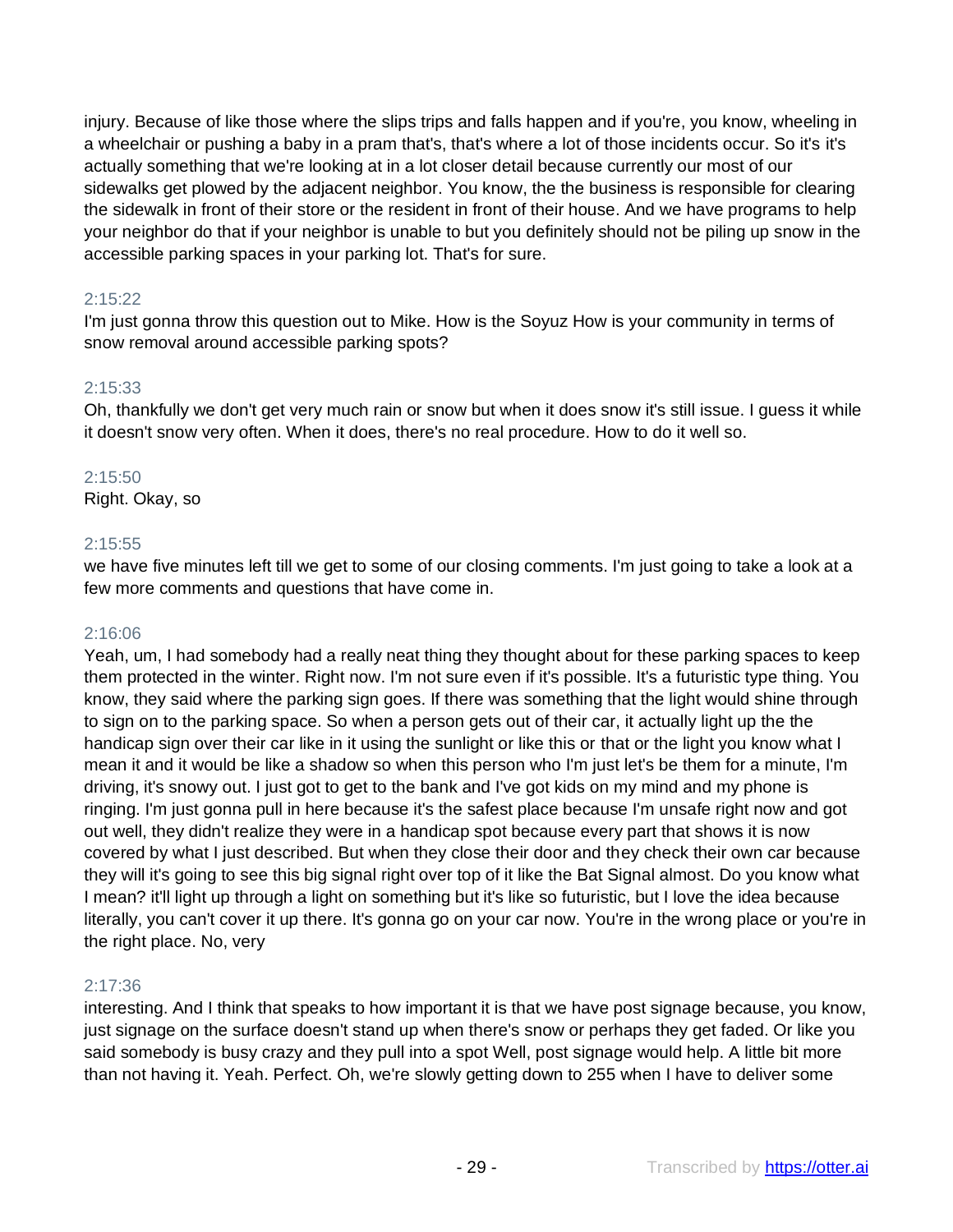closing remarks. So yeah. Do any of the PAL panelists have anything else they want to add before we have to wind down?

## 2:18:26

Um, yes, I think overall I think we need better standards for the wheelchair users. Because so many of the spots while being designated for wheelchair use are not acceptable. Um, but with that as well. I think with the aging population and so many more people using the the spots that they do have to be separated. Um, well, I think, you know, a different placard, you know, Walker with a cane and something like that. Um, so more spots separated. Education, and enforcement are huge.

#### 2:19:20

Yes, Mike, you've pulled out some of those main topics that have bubbled to the surface. And really need to be addressed first and foremost. Absolutely. Thank you for making that comment. So if there is no more comments from any of the panelists, I'll just take a few minutes to close with some closing remarks. And thank everyone for attending this accessible community forum on accessible parking. We had an amazing conversation today with lots of valid points and thoughts brought to the table. A transcript of this event will be emailed out to all of the attendees as well as a summary of our survey findings next week. Please take a moment to fill out your survey on your screen. And tell us how we did today. If you have any follow up questions, concerns, comments, or ideas for future community forums. please email our program coordinator Emily at each chambers at connect dra.org. This email is also posted in the chat with the individual panelists emails as well. And we will also provide this information in our summary email to all attendees the disability foundation connector and sparkly see are all nonprofit, charitable organizations and with the holidays coming up this is a great time to support a cause that you believe in. Whether that's us or another organization in the community, your generosity can really go a long way. If you can make a gift today at Disability foundation.org forward slash support or spark.bc.ca forward slash donate. That would be fabulous. Check out all of the various various community events we offer@connector.org forward slash events and don't forget to sign up for our disability opinion research panel at Disability foundation.org forward slash research. Thank you all again for being here today. And sharing with all of your thoughts and ideas and suggestions around accessible parking. And have a great evening and happy holidays. Merry Christmas to everyone. And let's keep hammering down on this topic of accessible parking. When will definitely be successful and making some changes. We've had some great suggestions come out of this discussion today. So thank you all very much.

#### 2:22:04

Thank you, Sonia. See everybody. Alright guys,

#### 2:22:07

thank you so much, everybody.

#### 2:22:11

Thank you everyone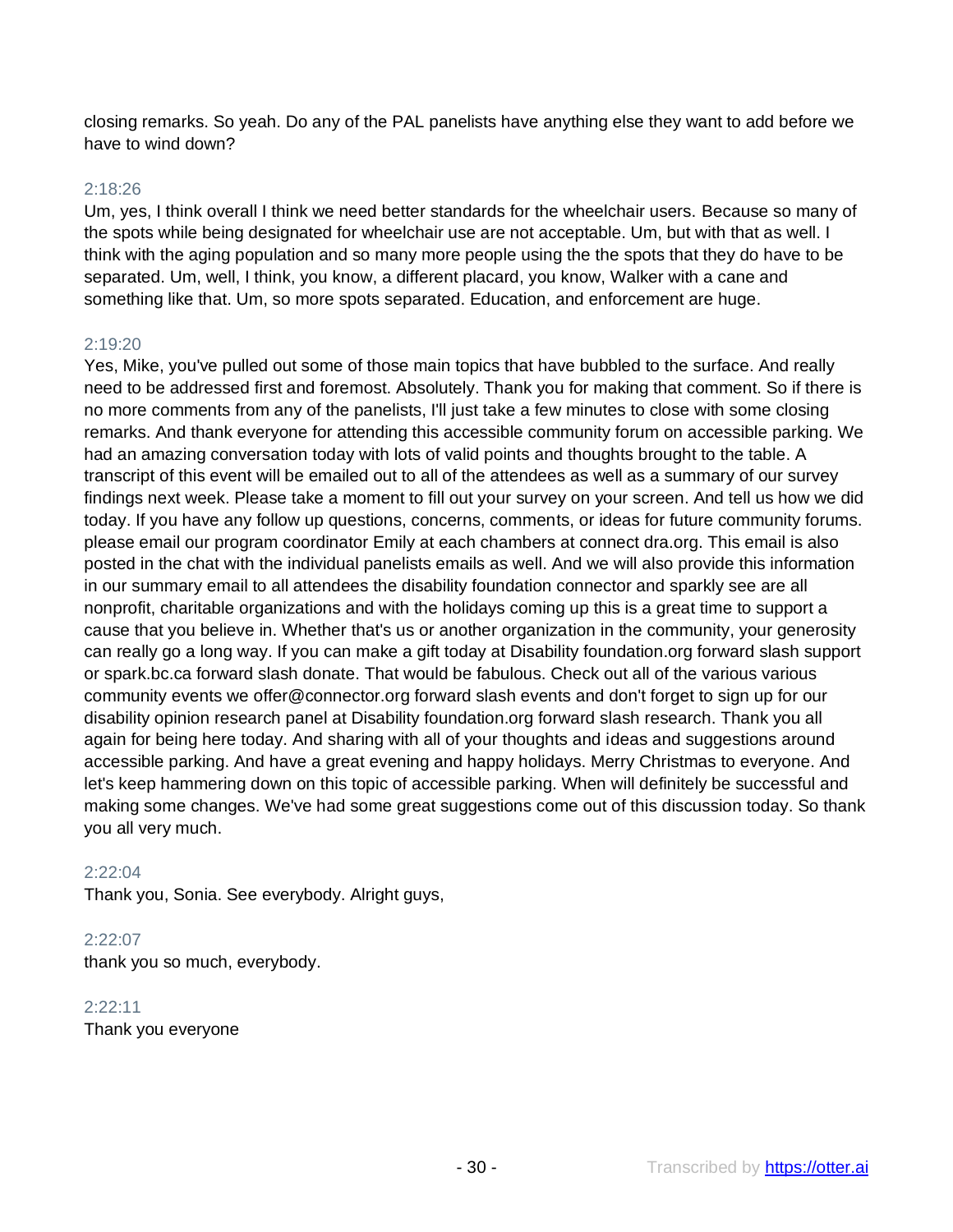## **CHAT TRANSCRIPT**

13:00:49 From East Van Drone to Everyone: Hello everyone 13:01:20 From Kristi Leer (She/Her) Fort Nelson Bc to Everyone: Hi. ! Thanks for coming ! 13:01:34 From East Van Drone to Everyone: Sorry I am using my EVDrone account my real name is Ian Gregson lol 13:01:54 From Emily (she/her) - Disability Foundation to Everyone: We will get started in just a minute! 13:02:16 From East Van Drone to Everyone: Hello Graeme long time no see 13:02:52 From Dan Davies, Peace River North to Everyone: Good day everyone! 13:06:23 From Emily (she/her) - Disability Foundation to Everyone: Thank you for attending our Accessible Community Forum on Accessible Parking!

For some quick housekeeping rules, this forum is being recorded and streamed to the ConnecTra Society Facebook page and Disability Foundation YouTube Channel. You may choose to have your camera on or off.

All participants will be muted upon entry.

To ask a panelist a question, you can either type your question in the chat box or use the "raise hand" function under "reactions" in the bottom of your screen.

A moderator will call on you and unmute your microphone.

Use the chat box for comments. If you require a screen reader, we recommend that you close the chat box. We will be sending out a complete transcript of the chat after the event to all attendees.

During this event, we have automatic closed captioning available. Please go to the bottom of the Zoom meeting, click "Live Transcript", and then "Show Subtitles" to turn them on. 13:07:35 From Emily (she/her) - Disability Foundation to Everyone: Welcome (1:00-1:05)

Introductions (1:05-1:10)

Discussion (1:10-2:55)

Closing summary (2:55-3:00) 13:16:20 From Cristine - Disability Foundation to Everyone: https://www.accessibleokanagan.org/ 13:16:31 From Cristine - Disability Foundation to Everyone: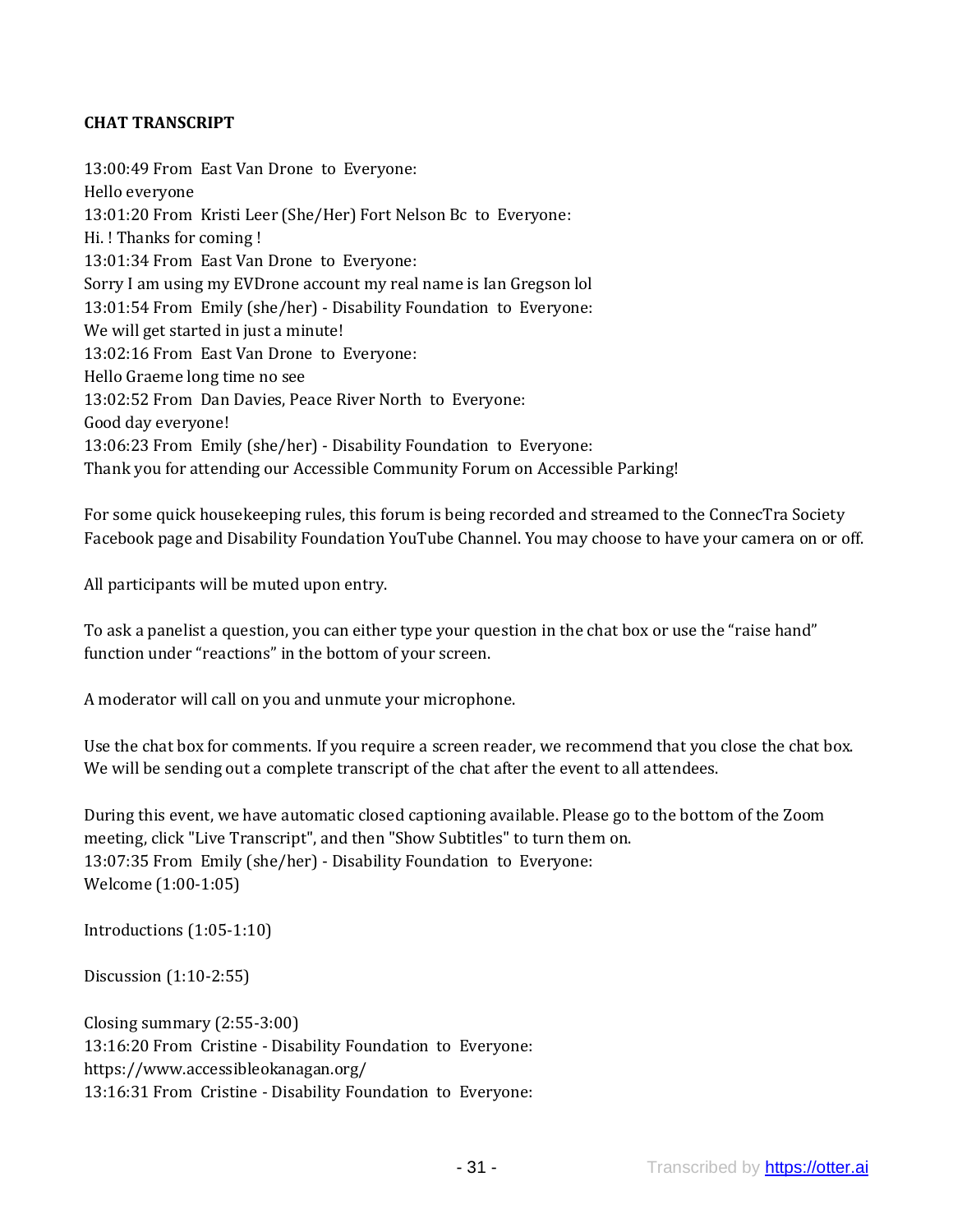https://www.surrey.ca/about-surrey/accessibility

13:20:27 From Richard T to Everyone:

What special considerations are made in Vancouver city for drivers with SPARC permits?

13:22:23 From Ian Gregson UBCP/ACTRA to Everyone:

UBCP/ACTRA now has a PWD committee I am on a mission to make sure ALL studios have functional disability parking. Very often the spots are behind security gates ie on private land not accessible to the general public. Very often the spots are used for other vehicles. WHO is responsible for a. Providing these spots b. Are the studios under municipal guidelines ?

13:26:07 From Cristine - Disability Foundation to Everyone:

https://www.facebook.com/Accessible-Parking-BC-101064148725567/

13:30:00 From Cristine - Disability Foundation to Everyone:

Accessible BC act: https://www.leg.bc.ca/parliamentary-business/legislation-debates-proceedings/42ndparliament/2nd-session/bills/first-reading/gov06-1

13:34:16 From Lorne to Everyone:

I agree with photos on wallet card.

13:34:36 From Nellie Wong to Everyone:

I have a 38 year old daughter in a wheelchair with C.P. We purchased a van and put a side lift on it. I volunteer for the City of Bby's Access Advisory Committee for 20 years. Around the hospital and large Medical Centres, we have painted two or three parking meters strictly for those with a SPARC PLACARD. Also, I feel that City of Bby has asked our committee for our input with the arcitectures into any new Community Centres being developed (and there are many in the works at present).

13:35:47 From Nellie Wong to Everyone:

My question is:

13:43:10 From Cristine - Disability Foundation to Everyone:

Vancouver parking bylaw: https://vancouver.ca/your-government/parking-bylaw.aspx

13:43:57 From Lysa Morishita to Everyone:

Thanks Cristine!

13:44:12 From Nellie Wong to Everyone:

Sorry, my question is: Why can't someone who has a placard from the U. S. be universal, as my friend received a ticket! Also, can I ask if the City of Richmond has a yearly coloured coded pass so that the enforcement officer can spot which passes have expired. Also, I feel that there should be spots only for vans with lifts

13:47:55 From Lorne to Everyone:

I received a ticket in California using a PARC placard.. They withdrew the ticket and gave me a short term temp card after meeting them.

13:47:58 From Ian Gregson UBCP/ACTRA to Everyone:

Why do placards have an expiry date for those of with permanent disabilities ? Its very frustrating to renew every few years !

13:51:03 From Lorne to Everyone:

I agree with expiry date. Need process to have placard returned. How many placards are returned?

13:55:22 From Cristine - Disability Foundation to Everyone:

BC Association for community inclusion: https://gobaci.com/

14:00:11 From Ian Gregson UBCP/ACTRA to Everyone: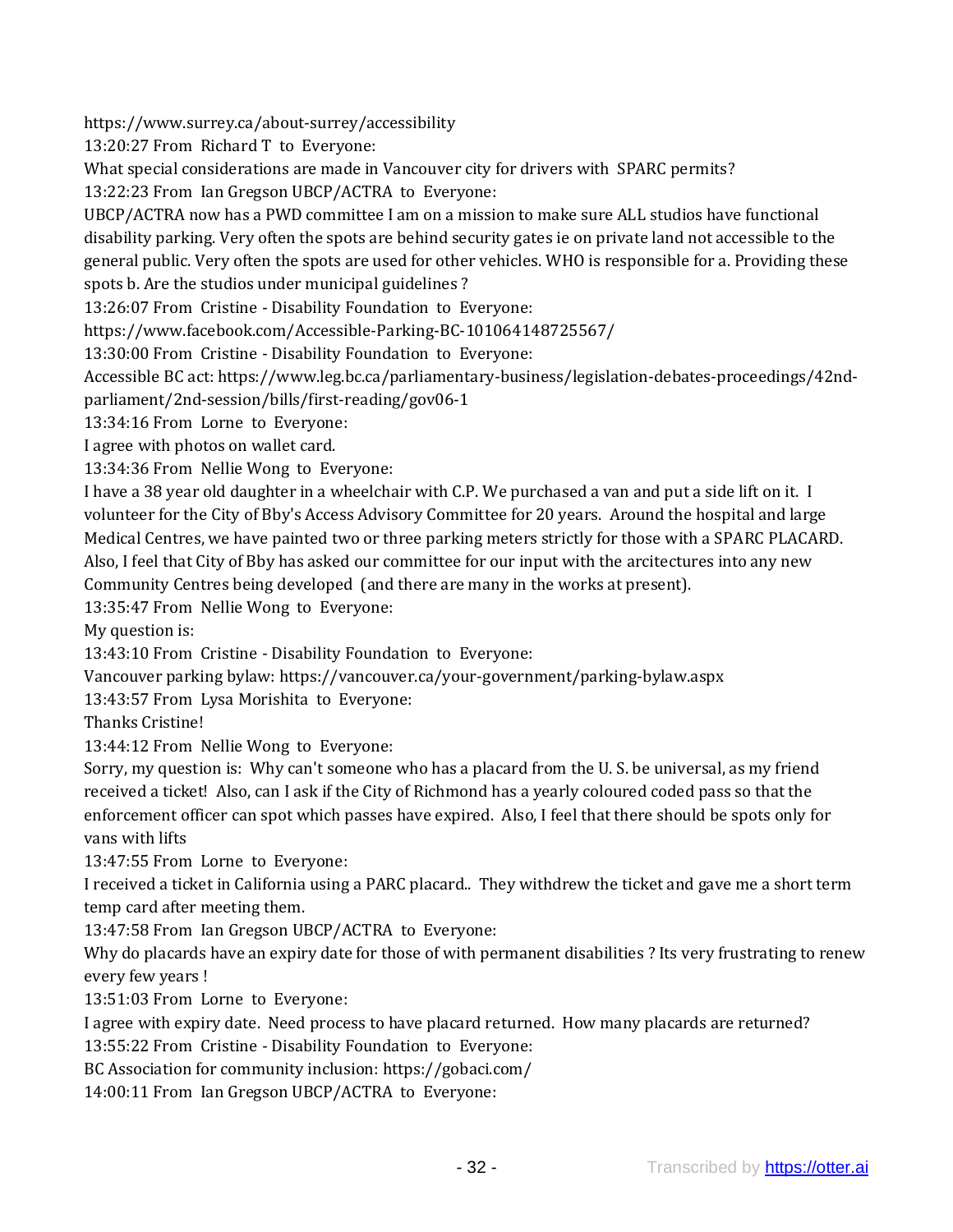Can you not create a system for permanent disability ? 14:00:32 From Raven Feraru to Everyone: This is Raven. No internet access on my other device. 14:01:46 From Raven Feraru to Everyone: I have seen parking stickers be abused by individuals and have had law enforcement deal with them. 14:01:56 From Ian Gregson UBCP/ACTRA to Everyone: Just ask what the disability is on the application = permenent 14:02:14 From Ian Gregson UBCP/ACTRA to Everyone: Legs don't grow back lol 14:02:30 From Amit Sharma to Everyone: What are we doing about electric vehicle accessible spots? 14:03:52 From Vince Miele to Everyone: Amit, we have to write to our local governments. 14:03:58 From Raven Feraru to Everyone: why does a permanently disabled person like myself who has 2 spinal cord injuries have to fight for their sticker meanwhile others who don't need it get no problem? This needs to change. 14:04:13 From Vince Miele to Everyone: But it should be mandatory! 14:04:23 From Emily (she/her) - Disability Foundation to Everyone: call 311 14:04:32 From Emily (she/her) - Disability Foundation to Everyone: if you see misuse 14:04:49 From Raven Feraru to Everyone: Bylaw is useless; better off contacting and with law enforcement instead. 14:04:50 From Ian Gregson UBCP/ACTRA to Everyone: Does that apply to private land ? 14:04:56 From Ian Gregson UBCP/ACTRA to Everyone: In the COV ? 14:05:03 From Ian Gregson UBCP/ACTRA to Everyone: Ah ok 14:05:36 From Raven Feraru to Everyone: I am also a disabled veteran who has had to fight for their sticker. 14:07:14 From Raven Feraru to Everyone: Gonna have to fight again in a year and half when I have to renew mine. 14:08:25 From Raven Feraru to Everyone: What about the fraudulent and homemade parking stickers? 14:10:33 From Raven Feraru to Everyone: Enforcement is the only way to deal with this. 14:11:21 From Ramesh Avinashi to Everyone: I would like to say some thing - if time allows I am a practicing physician! 14:13:24 From Stephanie Cadieux to Everyone: absolutely Vince! well said.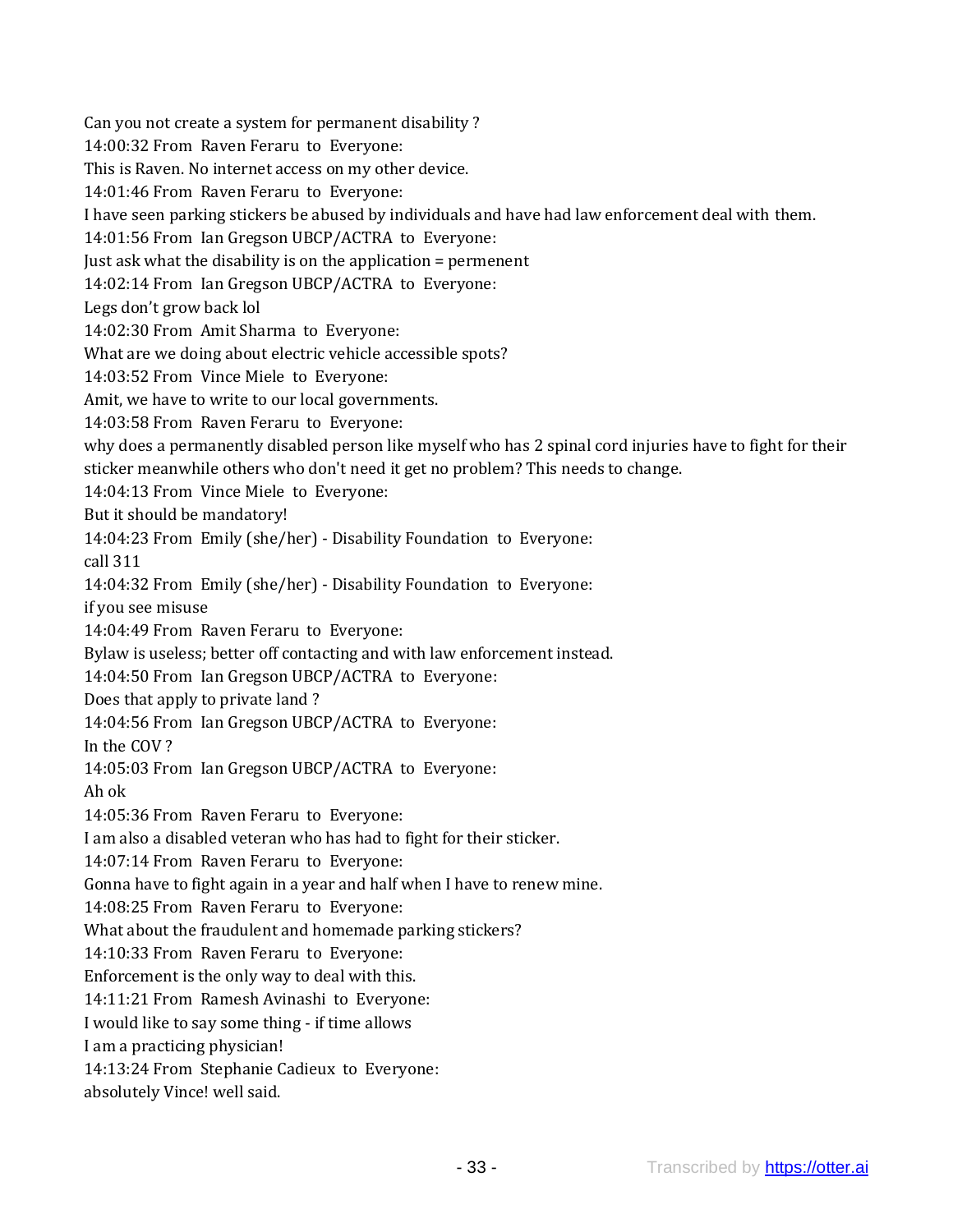14:13:59 From Debbie Richardson to Everyone:

right on Vince  $\bigcirc$ 

14:14:13 From Raven Feraru to Everyone:

I have requested parking in my building and still have not received a parking spot hence why my vehicle is parked elsewhere where it does not get broken into.

14:14:50 From Cristine - Disability Foundation to Everyone:

Richmond Accessible Parking and accessible communties:

https://www.rcdrichmond.org/NewsAndEvents/AccessableParkingAwarenessProject/AccessableParking AwarenessProject.php

14:15:00 From Vince Miele to Everyone:

Can something on this be assed to the "Handbook"?

14:15:15 From Vince Miele to Everyone:

added

14:19:01 From Raven Feraru to Everyone:

A lot of doctors are not thorough and needs to change; the stickers are literally being handed out like candy to people who do not require it period. Under the table business going on in order to acquire a sticker that they do not need.

14:20:17 From Raven Feraru to Everyone:

Doctors swear an oath and sometimes is violated and needs to be cracked down on.

14:20:41 From Emily (she/her) - Disability Foundation to Everyone:

We are also talking about invisible disabilities remember !

14:20:47 From Vince Miele to Everyone:

Is 100 metres to short a distance in the regs? Should it be increased.

14:22:30 From Raven Feraru to Everyone:

I am a trained observer and have military services under my belt as well as car family members of mine who have also served.

14:23:11 From Ian Gregson UBCP/ACTRA to Everyone:

Permanent disabilities need permanent placards - it would save \$\$\$\$ surely

14:25:50 From Raven Feraru to Everyone:

I had to fire a doctor years ago become they would not do permanent meanwhile no problem for the next patient who did need it.

14:26:19 From Vince Miele to Everyone:

Maybe the 'wider' spaces should be for wheelchairs only. Van or not?

14:26:29 From Raven Feraru to Everyone:

Meant did not it

14:29:06 From Vince Miele to Everyone:

Is there an inventory or list of munis with enhanced accessible parking bylaws?

14:30:50 From Vince Miele to Everyone:

Can the standards go back to the Province so it is more standardized?

14:35:29 From William Gladman (he/him) UBCP/ACTRA to Everyone:

Do panelists think there is any role for the provincial human rights system in BC for addressing this issue?

Are the BC Human Rights Tribunal or Commission engaged in any way?

14:37:04 From Cristine - Disability Foundation to Everyone: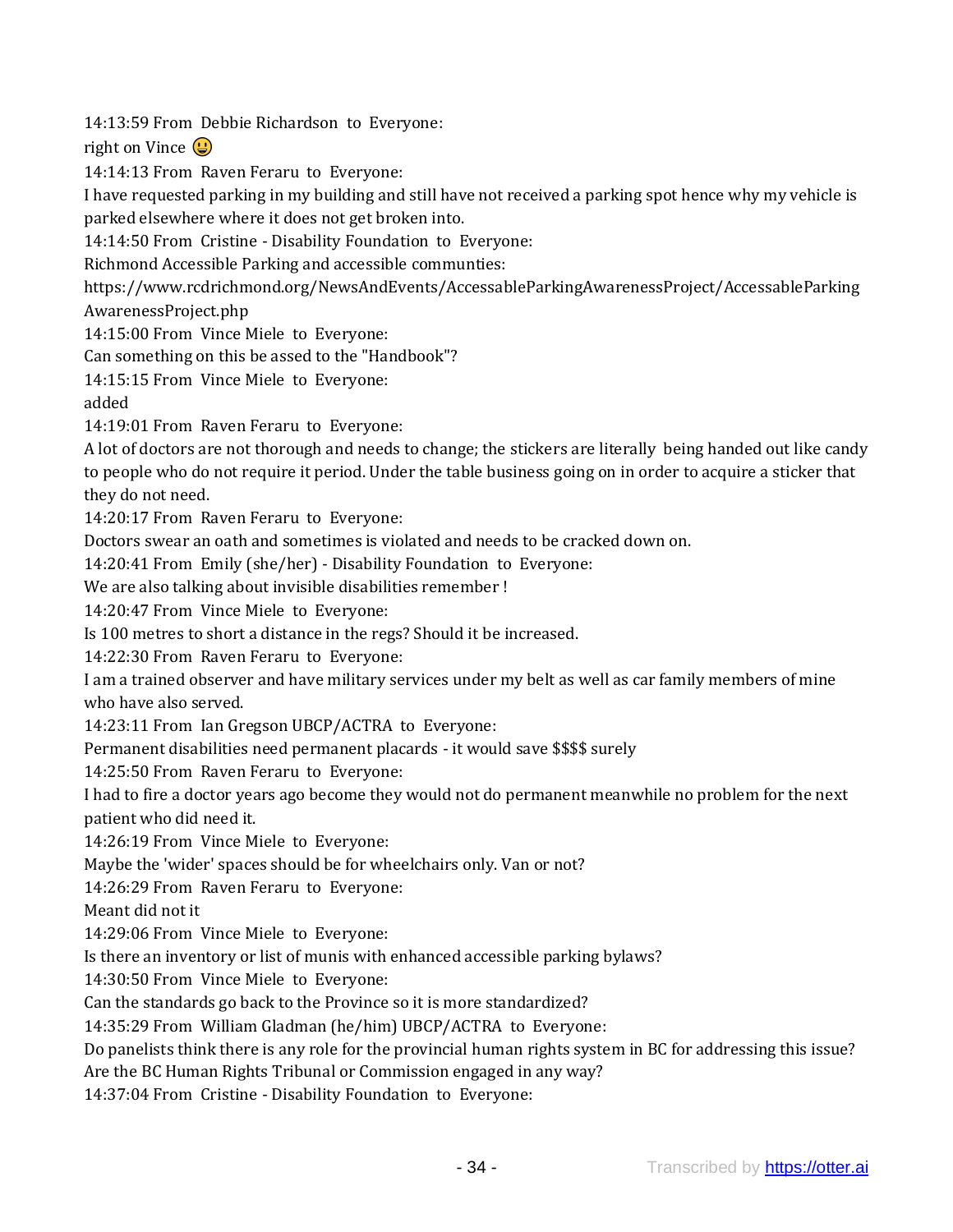BC building code: https://engage.gov.bc.ca/govtogetherbc/consultation/building-code-accessibility/

14:38:00 From Dan Coulter to Everyone:

dan.coulter@gov.bc.ca

14:38:01 From Emily (she/her) - Disability Foundation to Everyone:

an email will be going out afterward with all panelists email addresses after this event

14:38:54 From Ian Gregson UBCP/ACTRA to Everyone:

I think has got worse over the last 40 years IMHO

14:39:35 From Ian Gregson UBCP/ACTRA to Everyone:

30 years ago I would not have thought we would still be fighting for disabled parking spots

14:39:51 From Vince Miele to Everyone:

Some things seem to have gone backwards for sure Ian.

14:41:28 From Debbie Richardson to Everyone:

I agree Ian, and Vince, we are back to the old ages when we fought to have a parking spot and now fighting

harder having to share with so many others having placards

14:42:01 From Ian Gregson UBCP/ACTRA to Everyone:

I'm shocked to hear the province absolved responsibility for disability parking and pass the buck to the muncipalities

14:43:38 From Cristine - Disability Foundation to Everyone:

Motor vehicle act: https://www.bclaws.gov.bc.ca/civix/document/id/complete/statreg/96318\_01

14:45:44 From Ian Gregson UBCP/ACTRA to Everyone:

Does anyone know when it was passed on to the muncipalities

14:46:12 From Cristine - Disability Foundation to Everyone:

BC Human rights commission: https://bchumanrights.ca/

14:46:26 From Richard T to Everyone:

Let's remember that making a building accessible means that no-one is excluded!

14:49:13 From Ian Gregson UBCP/ACTRA to Everyone:

I know as a cycling advocate that new buildings require cycle lanes is that not the case for new PWD parking ?

14:50:29 From Vince Miele to Everyone:

Stepping away for 5 minutes

14:51:16 From Dan Davies, Peace River North to Everyone:

I'm sorry - I have to run. Thank you everyone for the work and advocacy you do!

14:53:38 From Emily (she/her) - Disability Foundation to Everyone:

creative!

14:53:51 From Ian Gregson UBCP/ACTRA to Everyone:

A solar powered motion sensor light

14:54:07 From Ian Gregson UBCP/ACTRA to Everyone:

You can buy them at Canadian Tire lol

14:56:04 From Emily (she/her) - Disability Foundation to Everyone:

Panelist Emails:

Lorraine Copas lcopas@sparc.bc.ca

Lysa Morishita Lysa.Morishita@vancouver.ca

MLA Dan Coulter Dan.Coulter.MLA@leg.bc.ca